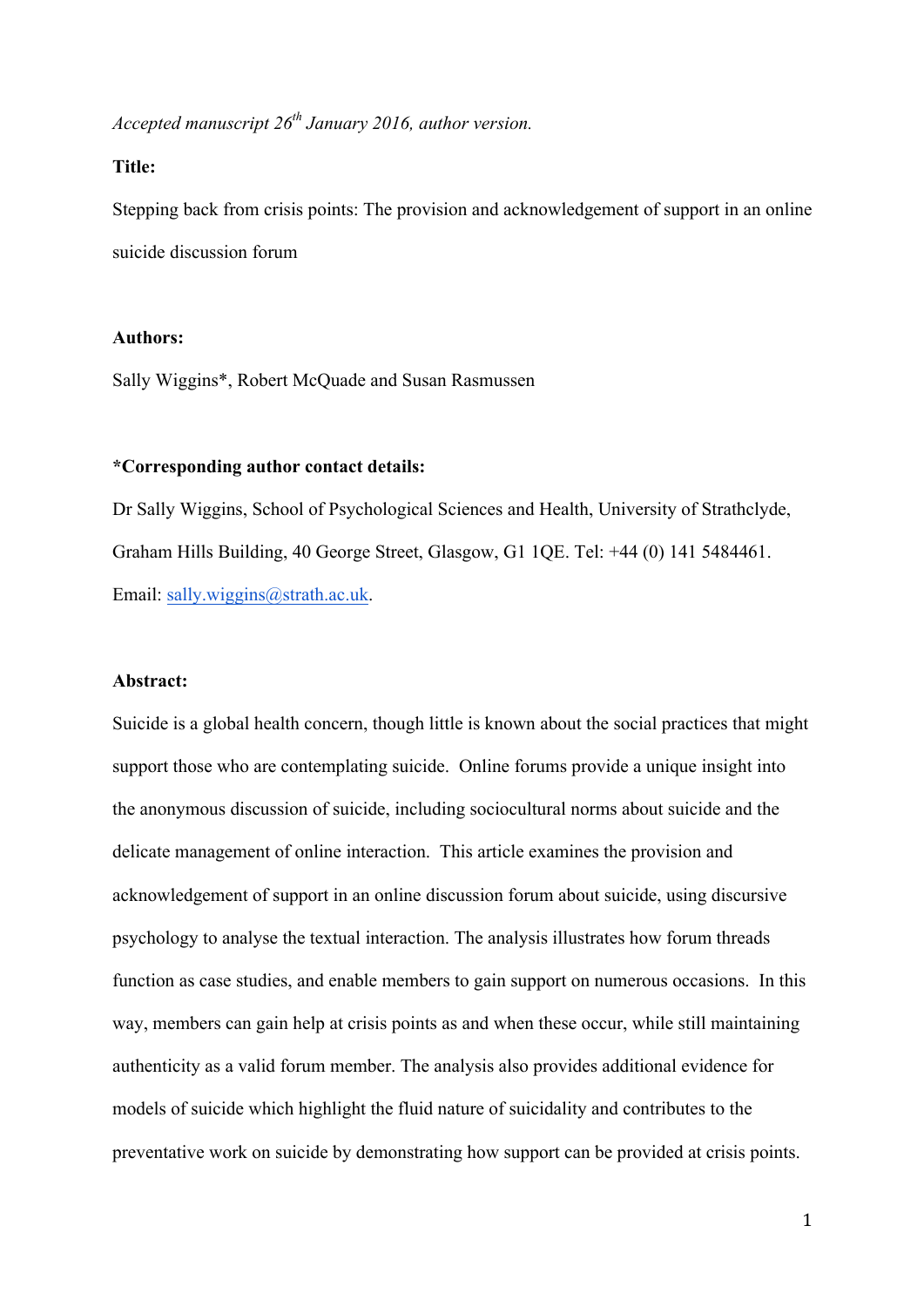Suicidal behaviours represent a global public health concern and substantial research effort has gone into identifying specific risk and protective factors (e.g., O'Connor & Nock, 2014). The rise of technology provides a unique opportunity to examine suicidal issues in online spaces (Mishara & Kerkhof, 2013), yet research to date has focused mainly on the motivations and individual characteristics of those using the internet for this purpose, rather than on the social practices in the online spaces themselves. Following Horne and Wiggins (2009) and Paulus and Varga (2015), this article focuses on the provision and acknowledgement of support in an online suicide discussion forum. Specifically, the aim of this article is to explicate the interactional features of support in the suicide forums, and of the potential for members to be supported by others by being metaphorically talked back from the 'edge'; i.e., representing a shift from being at a crisis point to a stance that might still be troubled but is not immediately suicidal. As such, the article provides additional empirical support for discursive accounts of managing health identities online as well as demonstrating the potential of qualitative analyses to contribute to preventative work on suicide.

## Suicide and online interaction

As a sensitive and extremely personal health issue, there have been concerns that the internet may be potentially harmful for those at risk of suicide or self-harm (Klein, 2001; Lewis, et al., 2012). To date, however, there has been little evidence to support either an overly positive or negative influence of the internet in relation to suicide and self-harm, particularly on young people (Daine, et al., 2013; Dunlop, More, & Romer, 2011; Durkee, et al., 2011). Some researchers have argued, for instance, that news media may overemphasise the role played by online technology in either enabling or preventing suicide (Thom et al., 2011), or that pro-suicide websites might be understood as a critique of dominant social norms about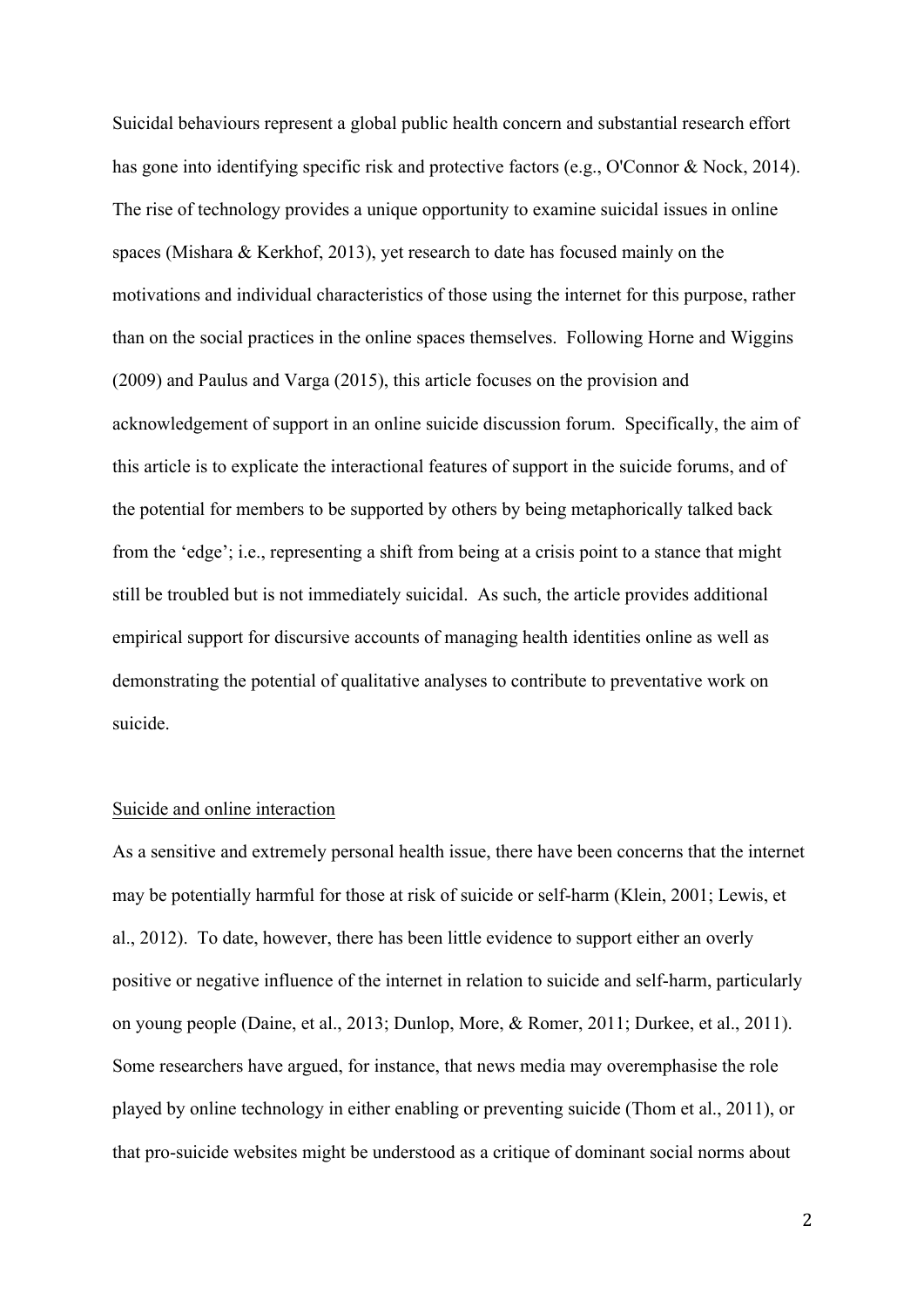suicide (Westerlund, 2011, 2013) rather than a damaging influence. Perhaps most notably, Barak (2007) found preliminary evidence that the provision of emotional support or a reassuring message was enough to make many of the suicidal posters rethink the acting out of potentially damaging behaviours. The use of 'online rescue operations' such as this have brought great interest in the potential of online suicide platforms as preventative mechanisms, though there is a need for further development in understanding these specific interactional points (Mishara & Kerkhof, 2013).

What is clear, however, is that as an issue that can be difficult to talk about in face-to-face settings, the technological developments that enable people to discuss suicide in various online spaces provide unique opportunities for support and interaction (Mishara & Kerkhof, 2013). To date, research into suicide issues on the internet has primarily focused on the motivations and characteristics of individuals who use suicide forums (Baker & Fortune, 2008; Harris, McLean, & Sheffield, 2009a,b, 2014; Sueki & Eichenberg, 2012) and the impact of online interaction on suicidal thoughts (Baume, Cantor, & Rolfe, 1997; Harris, et al., 2009a; Van Spijker, Straten, & Kerkhof, 2014). The limited work on the content of suicide forums typically takes an individualistic approach, focusing on the assumed intentions or motivations of those who use the forums (Harris, et al., 2010; Thoër, 2013), or a content analysis approach to identify the types of issues discussed online (Eichenberg, 2008; Gilat, Tobin, & Shahar, 2012; Greidanus & Everall, 2010; Ikunaga, Nath, & Skinner, 2013). It has been argued, for example, that online suicidal discourse is likely to be characterised by particular writing styles, and that these indicate individual forum users' psychological states (Barak & Miron, 2005; Desmet & Hoste, 2013). The focus on suicide forum interaction *as interaction* has, in contrast to work on individual motivation factors, been very limited (e.g.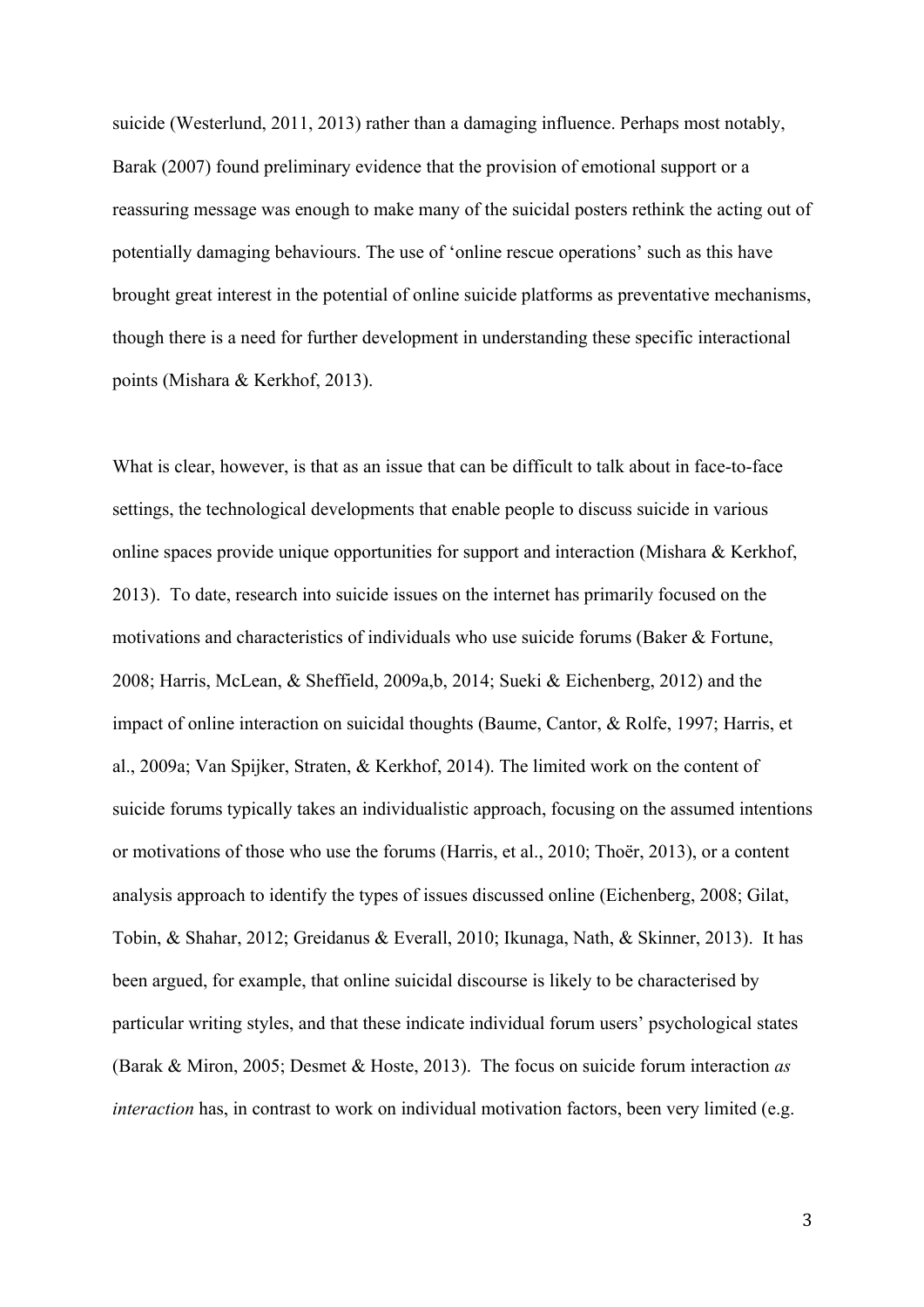Horne & Wiggins, 2009; Kupferberg & Gilat, 2012). It is to the potential of interactional research in online health settings that we turn next.

### Analysing online health discourse

Taking a discursive and interactional approach to online interaction has already provided important insights into how health issues are discussed and negotiated in online spaces (e.g., Mudry & Strong, 2012; Vayreda & Antaki, 2009), and there is an emerging field of qualitative research into online interaction that focuses on these spaces as primarily social and interactional (Giles, et al., 2015). Research in this area has illustrated, for example, the importance of attending to one's legitimacy as a new member of that particular online community in their opening posts in order to be accepted as a newcomer (Antaki, et al., 2005; Giles & Newbold, 2011; Osvaldsson, 2011; Stommel & Koole, 2010; Varga & Paulus, 2013). This can be particularly important for forums dealing with mental health issues, where members are often working against medical definitions and establishing their own group norms (Giles & Newbold, 2011; Stommel & Koole, 2010). Forum members might also have to deal with dilemmas of being taken seriously: of being both distressed enough to warrant seeking help or support online, but also being rational or capable enough to maintain credibility as a 'normal' person who deserves help (Lamerichs, 2004; Lamerichs & te Molder, 2003; Gradin Franzen & Gottzén, 2011; Rodham, Gavin & Miles, 2007; Smithson et al., 2011a). In validating other members' identities as authentic, forum members are also providing support and maintaining the boundaries of acceptable behaviour in the forums (Horne & Wiggins, 2009; Mudry & Strong, 2012; Smithson et al., 2011b; Yeshua-Katz, 2015), even if this means that the seriousness of the issues being discussed may not be fully addressed (Rodham, et al., 2007; Smithson, et al., 2011a).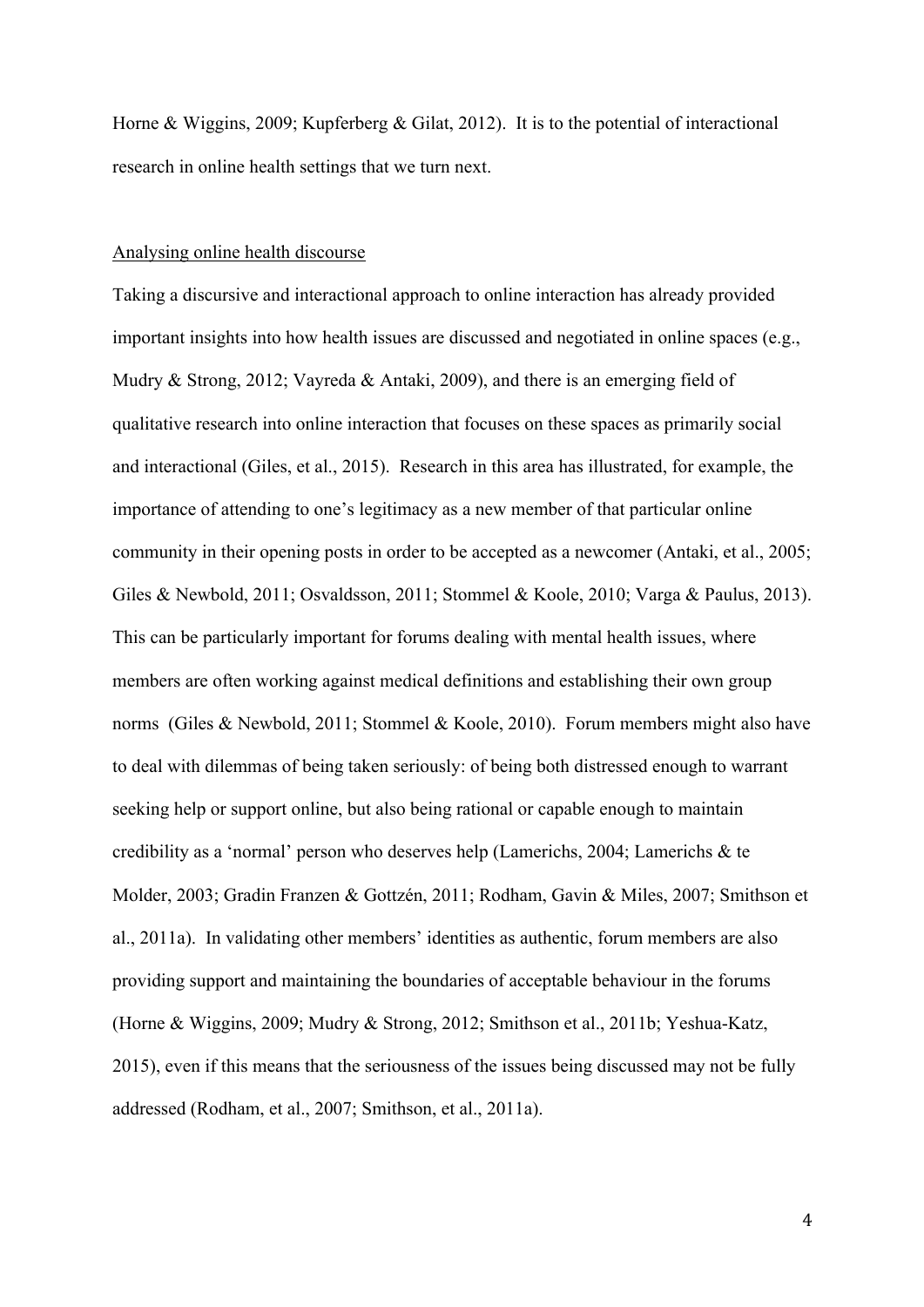The issue of having one's identity validated in online forums is particularly pertinent for those discussing suicide. While identity can be theorised in many ways – for example, as primarily experientially, cognitively or discursively based – identity is often theorised discursively in online interactional studies. That is, identities are considered to be spoken or written characterisations of an individual that are situated (within discourse and interaction), action-oriented (i.e., perform a function) and present a particular version (or category) of person (McKinlay & McVittie, 2011). The focus is therefore on the social and interactional consequences of identities, rather than on individual or internal states (Benwell & Stokoe, 2006). In a previous study of online suicidal forums, Horne and Wiggins (2009) demonstrated the dilemma of identity that forum members can be faced with in terms of presenting themselves as suicidal enough to be taken seriously, but not so suicidal that they will be held accountable if they do not follow through with their plans. That study examined the initial posts on suicide forums, as well as some of the responses, and demonstrated how forum members worked up their identity as authentically (or genuinely) suicidal through reference to being close to carrying out the suicidal act, being rational about their situation, and not asking directly for help. Where forum members did not adhere to these interactional expectations, this tended to be damaging towards the authentic construction of their suicide, and negatively impacted the response they received from other forum members (i.e. ignored threads, or questioning the legitimacy of their claims).

The concern in the current article is to build on this earlier research and to examine the ways in which forum members' provide support in the forums and how the support is acknowledged in subsequent posts within the forum threads. In other words, what happens in a discussion thread when a member adds a post and then returns later in the same thread: what kind of support is provided, and how is this responded to? Having established oneself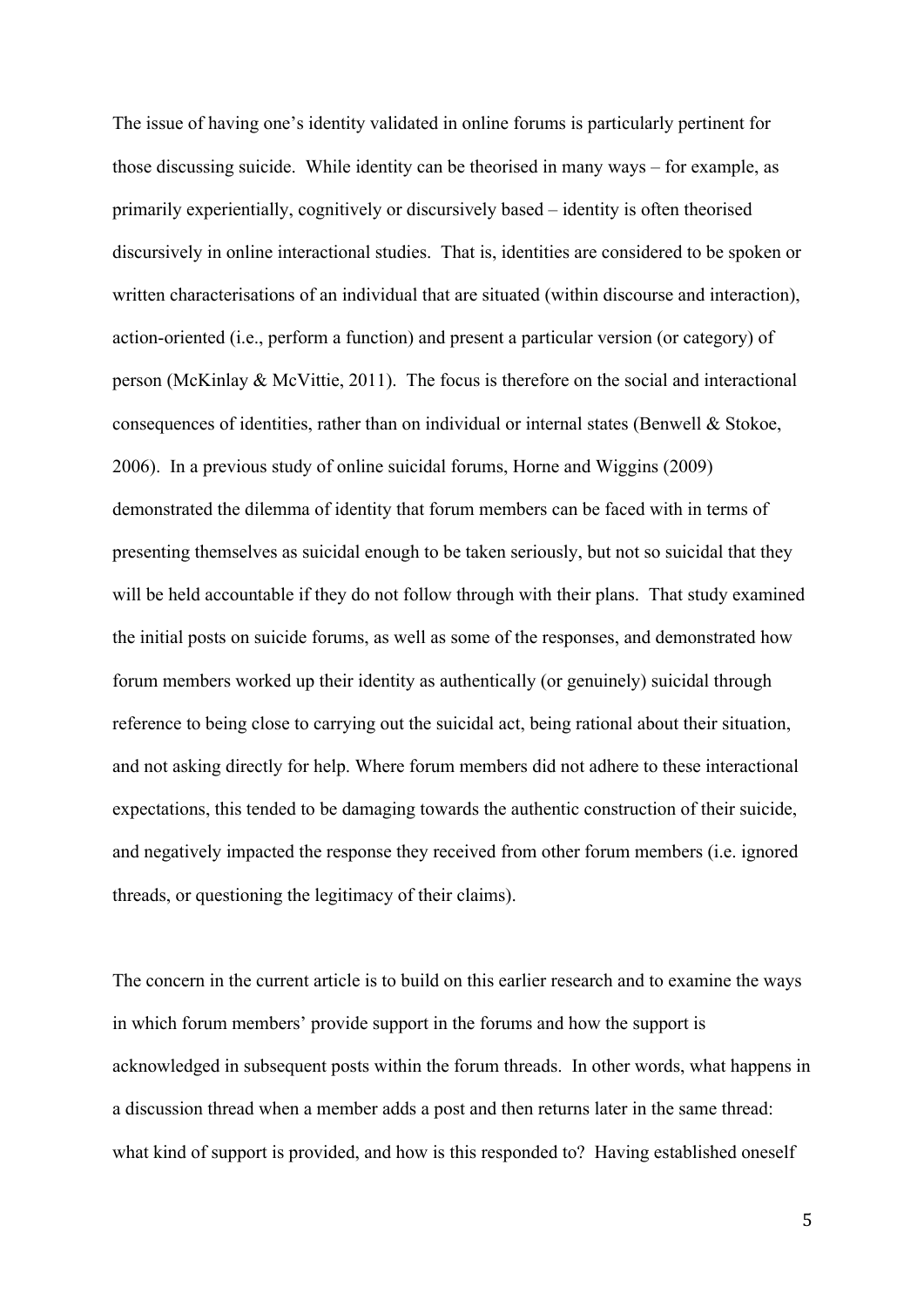as suicidal, how do members maintain their authenticity as suicidal while also acknowledging the support that has been provided? This issue is important if we are to understand how members can gain support or help from others at crisis points or at different times of need, and to maintain an authentic membership of the forum even when they may have been active on the forum over a period of months or even years.

The aim of this article is therefore to examine the interaction between members within threads (the discussion between members' posts) on a suicide discussion forum, with a particular focus on how members return to a thread. In doing so, it contributes to the literatures on the management of health issues in online spaces and on identities in social interaction. Moreover, it offers a tentative contribution to the development of theoretical models of suicide, which are focused on identifying the mechanisms through which risk factors are translated into suicidal behaviour and can therefore provide the framework for the development of intervention strategies. For example, the Integrated Motivational-Volitional (IMV) Model of Suicide (O'Connor, 2011; O'Connor, Rasmussen & Hawton, 2012) is a particularly comprehensive model and recognises the role of biological, social and psychological factors in the development of suicidal thinking and behaviours. Many theoretical models such as this rely heavily on quantitative data, however, and qualitative analyses offer a unique opportunity to examine the spaces in which these 'social factors' might be developed in more detail, as well as providing a radically different perspective on concepts of identity and behaviour. The IMV model also notes how people may move through stages of suicidality, though there is little evidence as yet to show how and when these stages occur. By examining interaction in an online forum, we may gain a different understanding on reported behaviours prior to suicide, and on how suicidal issues are managed collectively in an online discussion context.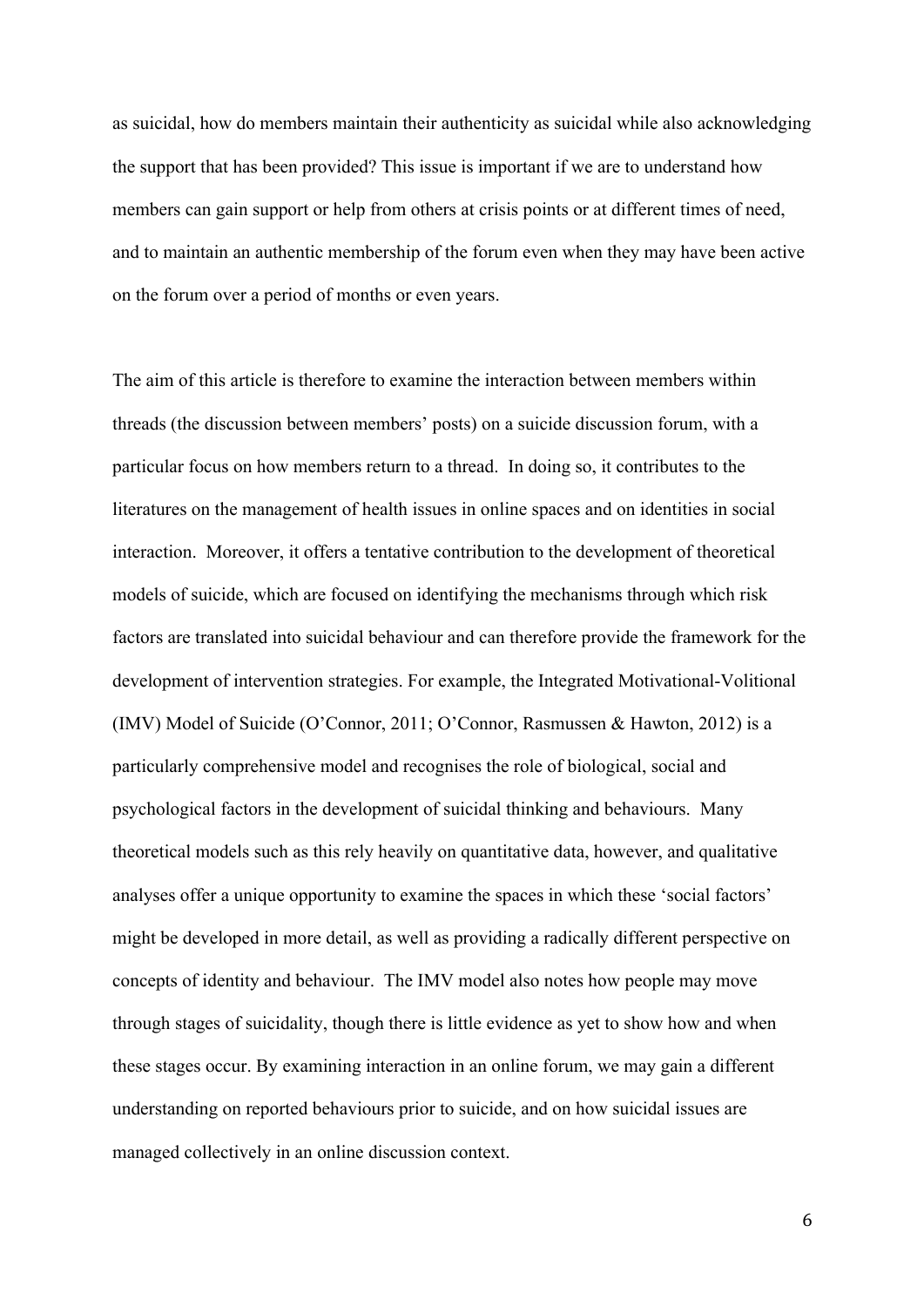### **METHODS**

### **Data collection procedure**

An internet forum dedicated to discussions on suicide was identified through a web-browser search engine using the search terms 'suicide', 'discussion' and 'forum' and chosen as one of the highest ranking forums in this search. It was also the most active and was publicly open; i.e., no login details or password were required to view the discussions. The particular discussion forum chosen from this website was one which focused specifically on suicide, rather than suicide prevention or grief from suicide. At the time of data collection, the suicide discussion forum had over 6000 threads and over 72000 posts. The guidelines for this forum stated that members should not detail explicit suicide methods or 'goodbye' posts; the aim of this forum was therefore to provide a space for people to discuss their experiences related to suicide without direct fear of being triggered or threatened.

The data collection procedure involved the selection of all threads within a single calendar month; these were copied into a word document to gain an overview of the types of posts and discussions within a one-month period and to familiarise the researchers with the content of the forum. Following this, a subsequent set of data were collected which included only those threads where the first poster returned later in the thread, i.e. where a forum member initiated the thread and also responded to other replies to their first post later in the thread. This data corpus then allowed us to examine what went on in the threads following an initial post; what support was provided, and how was this acknowledged in the thread? Further threads that involved a 'returning first-post member' were then identified and copied into a new word document; all threads which fitted this criterion were selected over a four-month period, in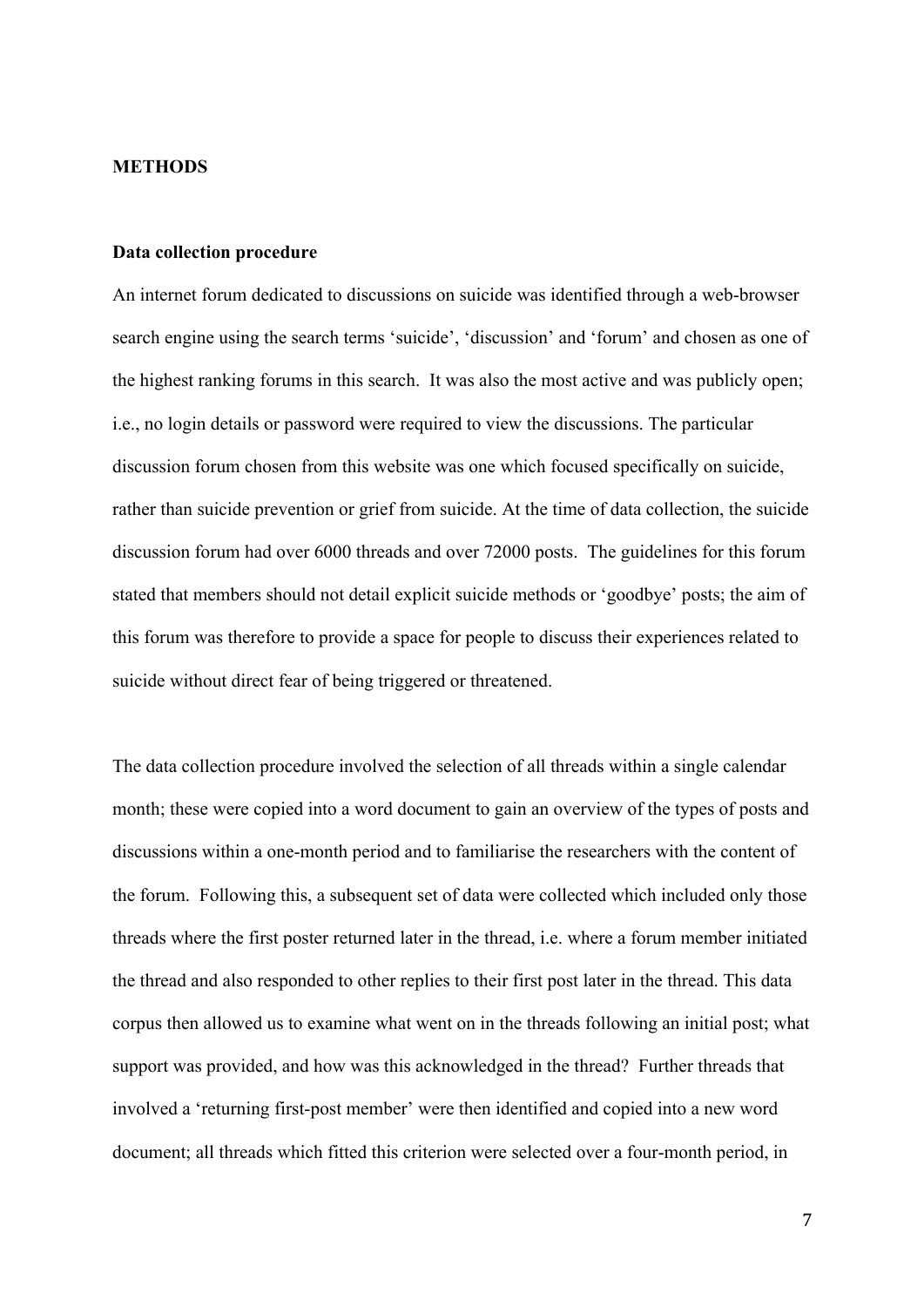order to obtain a substantial body of data from which patterns in discourses could be identified. This resulted in a final data corpus of 80 threads and 607 individual posts. For the sake of brevity and clarity, the abbreviation RFM will be used throughout to refer to the 'returning first-post member'; the member in each thread who began the thread, and who returned later in the thread with further posts. It should be noted that no assumptions are being made about the personal characteristics of those writing the posts; it is entirely possible that posts might be written by different individuals or that those writing are not in the psychological state that they claim to be. From an interactional perspective, however, what is important is how members orient to the posts *in the discussion forum context*; it is the content and consequences of the interaction that is relevant here, as an aspect of social interaction in itself.

# **Ethical considerations**

Ethical permission to collect data was obtained from a departmental ethics board at the University of Strathclyde, though ethical considerations about this study involve more than simply seeking approval from a university board. It is argued that the distinction between public and private spaces, particularly on the internet, can be understood as a continuum rather than a binary distinction (McKee & Porter, 2009; Mishara & Côté, 2013; Rodham & Gavin, 2006). While the discussion forums were public in the sense that they were accessible without a password, they also involved sensitive and personal information, and the forum members were not made aware of the discussion being used for research in this way. The decision was made, therefore, not to disclose the name of the website nor the thread titles. When replicating some of the discussion posts in the results section, personal details were removed (including dates of posts, images and locations) to protect the anonymity of forum members as much as possible.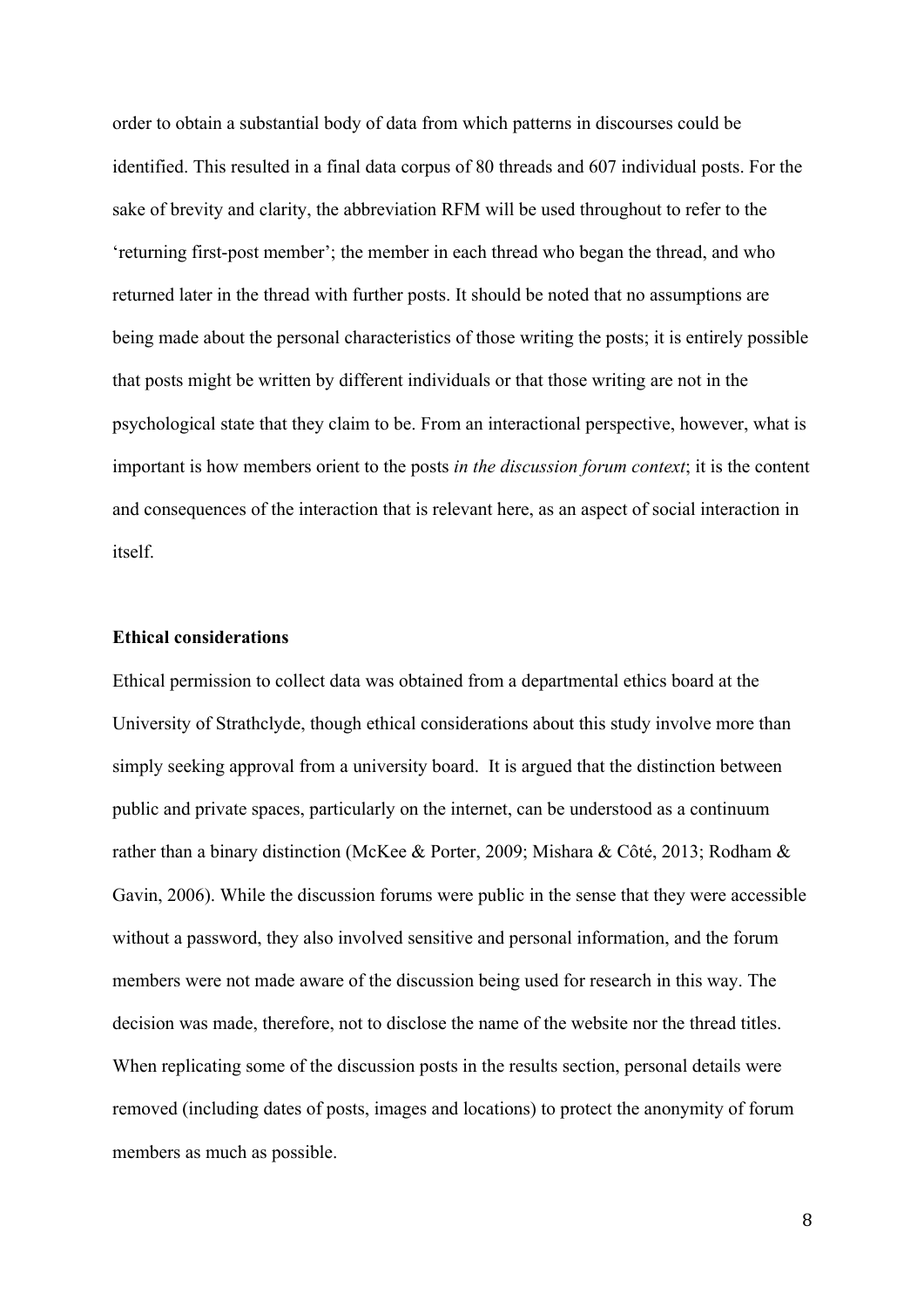As researchers, we also recognise the ethical issue of the potential harm that may be caused by this research if readers are suicidal themselves, or recognise themselves in the extracts used in this article. Our concern throughout, therefore, is to ensure that the focus is always on understanding the role of discourse, rather than assumptions about personal characteristics of individuals. The aim of this research is to better understand the social norms of discussing suicidal intention and of the processes of support that occur in a discussion forum. In this way, we hope that the research has a positive function and offers both theoretical and practical value. Given the seriousness of the topic, we believe that it is worthy of attention and research as a means of developing a more informed understanding of suicidal issues, and in considering the use of these suicide forums as a potentially vital online interactional platform for vulnerable individuals who may feel disconnected from face-to-face interaction.

## **Analytical procedure**

The final corpus of 80 threads and 607 posts was first analysed individually by Robert McQuade and Sally Wiggins using a discursive psychological approach (Edwards & Potter, 1992; Wiggins & Potter, 2008; Wood & Kroger, 2000). Discursive psychology is a social constructionist approach to discourse and interaction that focuses on how psychological constructs, such as identity and accountability, are worked up and managed in interaction, and the consequences of this for our understanding of both the interaction being studied (online discussions of suicide) and the topic itself (i.e., suicide). This approach was chosen as it provides an analytic focus on the turn-by-turn detail of interaction, and of the management of psychological business (such as mental or emotional states and suicidality). In the case of online discussion forums, we examined both how forum posts are constructed, and how they were responded to (i.e., the post is always understood within a social context,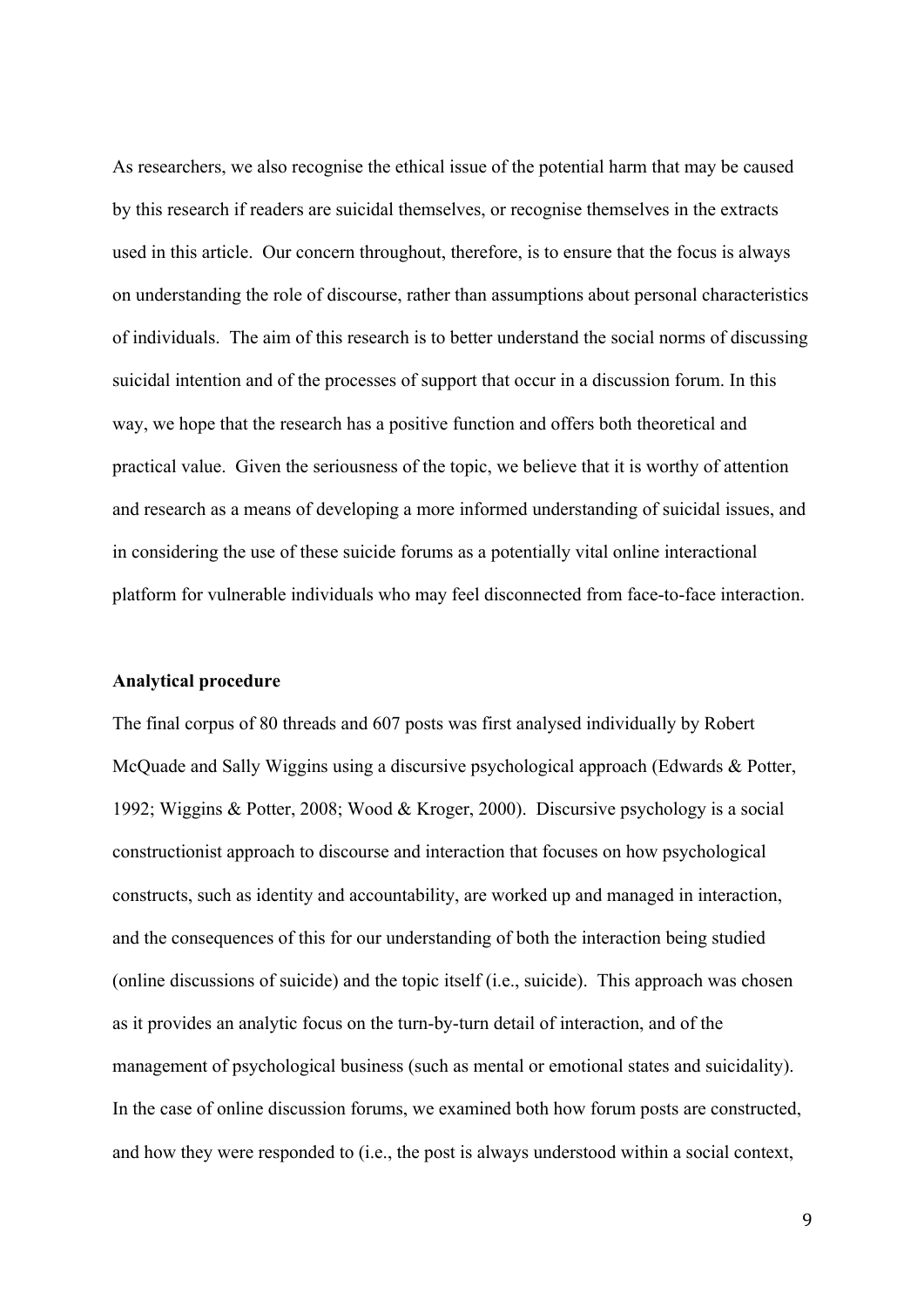rather than as a linguistic statement), and in this sense it is similar to the use of conversation analysis to analyse online interaction (Giles, et al., 2015). What is distinctive about discursive psychology is that it pays particular attention to the psychological 'business' that is at stake in the interaction. In this case, how forum members manage their responsibility not only for the situation they find themselves in, but how other forum members attend to this accountability and offer support or otherwise respond to the initial posts.

The analysis therefore involved reading through the full data corpus and focusing first on the words and phrases used, and where they were positioned within the sequence of both the post and the thread. Particular features were then noted as and where these occurred in the posts, such as the use of personal pronouns (e.g., 'I', 'we') or person categories (e.g., 'everybody', 'loser'), narrative structure of the posts, rhetorical constructions and descriptions. These were examined in terms of how they constructed the member's identity and accountability in a particular way (e.g., as someone who has been trapped in a situation by events outside of their control), as well as how other forum members oriented to these constructions (i.e., treated these as factual or offered alternative formulations). At all times, the analysis of features of the talk was data-driven, i.e., identifying and examining the components of each post and what discursive resources these used. Following the initial individual analysis, all the authors discussed the emerging analyses and ensured that there was consistency between each analyst. These meetings and further analysis then refined the analytical focus and enabled selection of the extracts for inclusion in the analysis section.

Data have been presented as the text from the online posts, including the time-stamp of the post, its position within the thread and an indication of the day of posting with respect to other posts. The extracts used in the analysis section provide the number assigned to the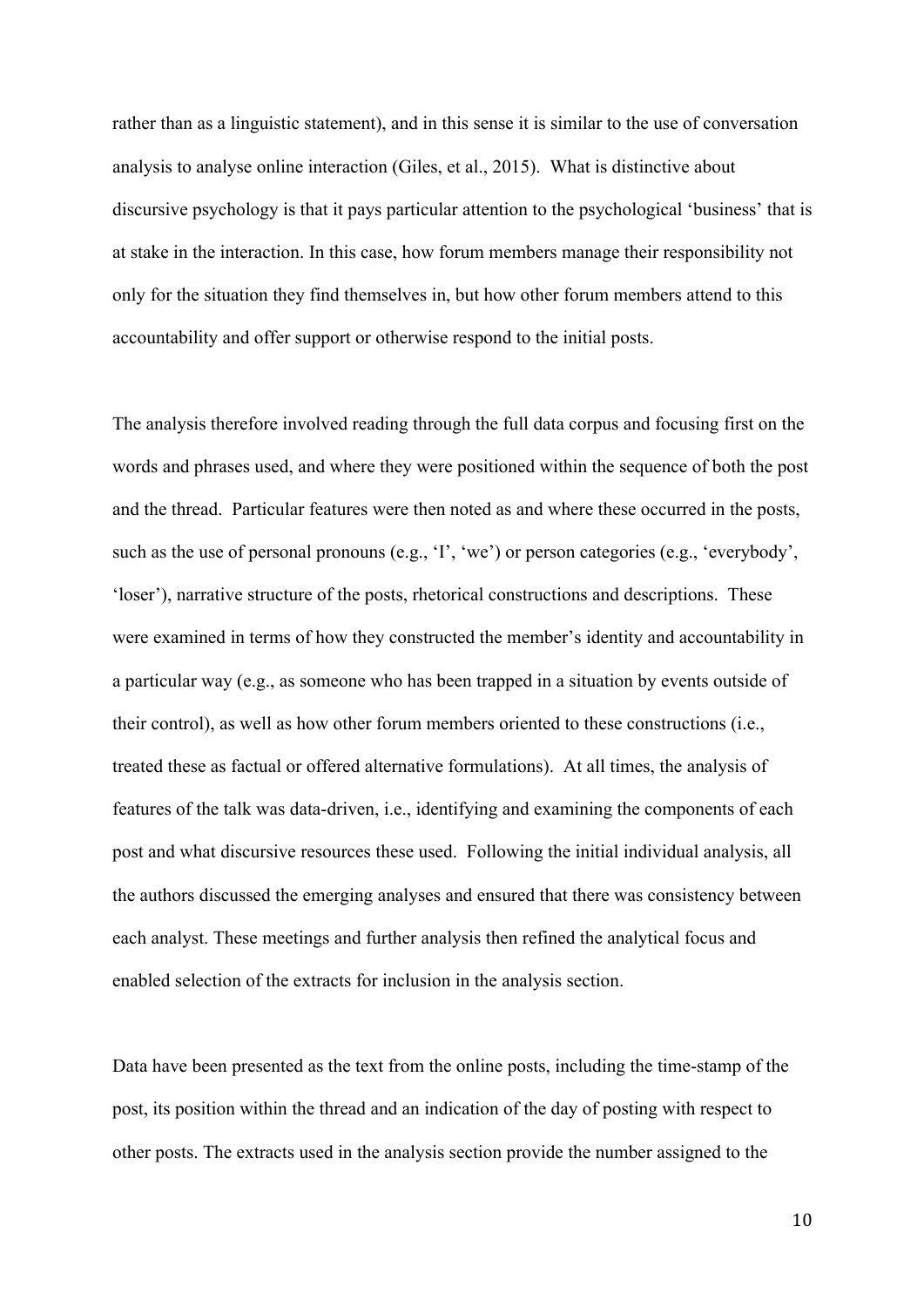member from the final data corpus, the date they joined the forum, the number of posts they had posted at the point of data collection, and the number/total number of posts in the current thread.

## **Analysis**

The analysis focuses on the discussion and interaction in an online suicide forum and of the way in which support is provided for, and acknowledged by, RFMs in a thread. In analysing threads as social interaction, a pattern was identified that illustrates the collaborative construction of support by both the RFM and other forum members who respond in the thread. This pattern has three key elements:

- 1. Thread as case study: Each thread was treated as being owned by the RFM and the first post defined the appropriate topic of discussion for this thread. Each thread might then be considered a case study for one person, at a particular point in time; a crisis point in terms of their situation and/or psychological state.
- 2. Providing support: Responses to the RFM typically followed a common structure, first displaying empathy/alignment, offering advice/support and often ending with a plea to 'hang on'/'keep going', or to try think positively beyond this specific traumatic point. In this way, forum members oriented to the first post as someone in need of support or empathy, thus confirming their position as potentially being at a crisis point.
- 3. Acknowledging support: In the majority of the threads (68/80), the RFM directly engaged with other members by answering questions or responding directly to other posts in the thread. Saying 'thanks' in a thread, particularly if this was placed at the end (rather than the start) of a post, often worked to close down a thread. By attending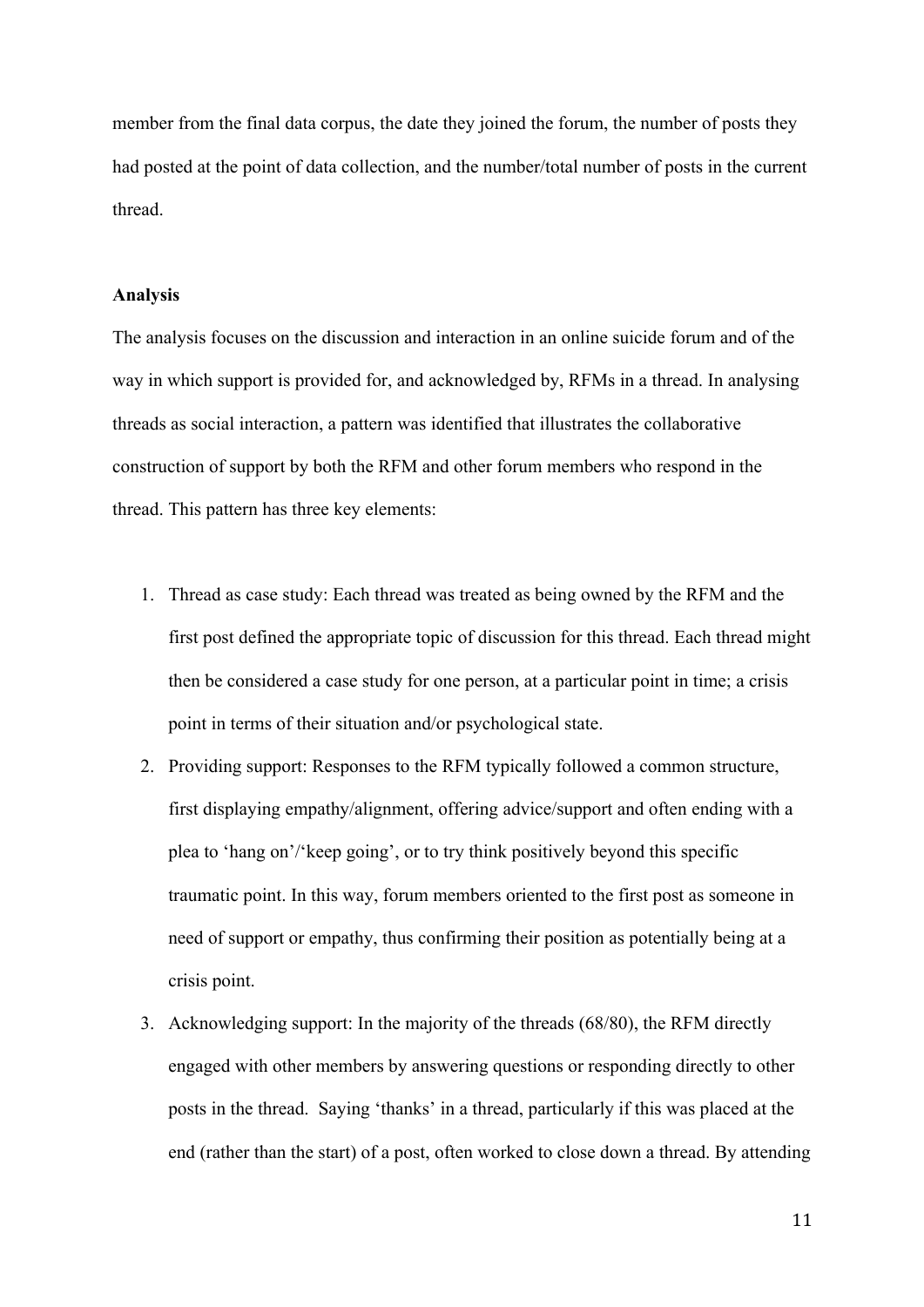directly to the previous post, it constructed the RFM as having received support or help of some kind, and as such dealt with the immediate concerns of the case study and the crisis point; the RFM accepted the provision of support from other users, which demonstrated some level of resolution to the urgency and problematic nature of their first post. For the remainder of the threads (12/80), the RFM returned with further details about, or reiterations of, their first post, without engaging with the other forum members. In those cases, the support was not visibly acknowledged and the case study and crisis point remained unresolved.

These three elements of the pattern will be discussed in detail, in turn, with extracts to illustrate the ways in which support was provided and acknowledged in the forum discussions.

### *1. The thread as a case study*

Replies to first posts typically focused exclusively on the content of the first post, on the issues raised by the RFM. When other members discussed their own situation or raised new issues, this was typically short, and as a means of showing the RFM that they were not alone. The norm, then, appeared to be to treat each thread as a case study of the RFM: as dealing with their specific situation, at that point in time, and as a complete and contained unit. This norm is explicitly attended to in line 10 in extract 1 below. Prior to this post, the thread had included a series of responses to the first post (including responses by the RFM), offering support and requesting further detail about the situation being discussed.

## **Extract 1**

1. **05:51pm. Day 13.**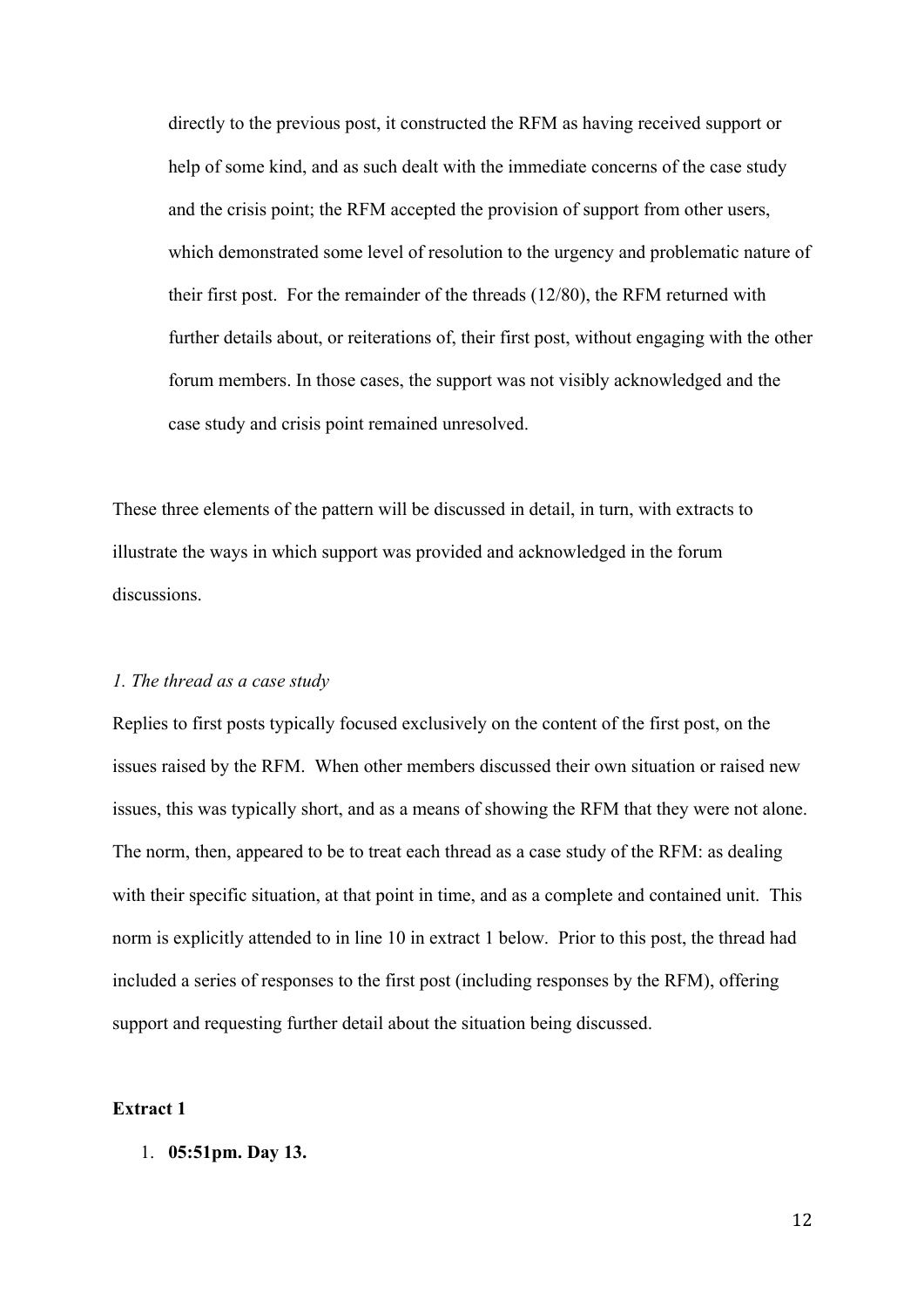#### 2. **Member 131. Join date Jan 2014. Posts: 15. 8/8 in thread.**

## *3. ((1 line removed))*

4. I believe no matter how bad a situation, there is a way out. And 5. the common theme is, the person in it never sees it as a 6. solvable situation. It always feels like you have the worst 7. problem in the world and there is no way out. I'm here to say 8. there is a way out, you just don't see it yet. I myself is in an 9. unimaginably bad situation as well. Lost all the things you have 10. lost. Plus more actually, but this is your thread so lets keep 11. it at it.

12. *((17 lines removed))*

Toward the end of this post, member 131 aligns with the RFM by indicating a similar experience (lines 8-9); this pattern was seen consistently across the data corpus and here provides support for member 131's claim that "there is a way out" (line 4 and 8). In doing so, the member sets up a contrast between what it "always feels like" (line 6) and what is true (even if, in this case, this truth is prefaced by a tentative "I believe", line 4). This construction of suicidal feelings preventing people seeing the 'reality' of events was noted throughout the data corpus, and relates to Gradin Franzen and Gottzen's (2011) research which noted that people who self-harm often positioned themselves as knowing the world 'as it really is' and as having a more realistic view of the world than 'ordinary' people. In the example shown here, it enables member 131 to offer their own experience as proof of this case: that even in an "unimaginably bad situation" (line 9), they still believe in a way out. Note, however, how member 131 provides very little elaboration, and where this is done, it is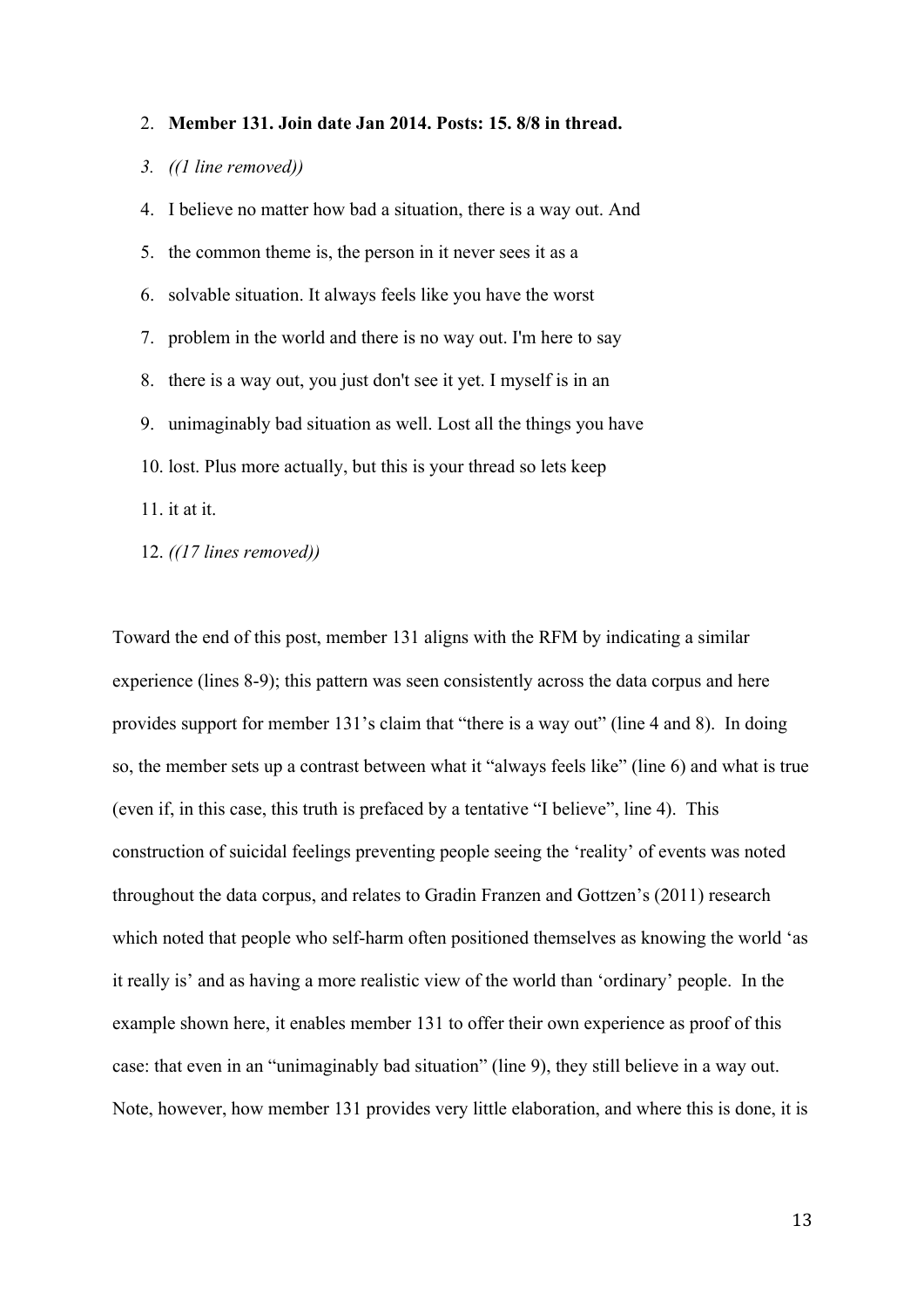in reference to the original post (lines 9-10). In this way, member 131 suggests a shared understanding, while remaining focused on the thread being "your thread" (line 10).

Orienting to each thread as an individual case study may be a way of enabling the forum members to deal with one issue (or crisis point) at a time, but also to return to the forum multiple times and to have numerous opportunities to elicit support. The use of the forum in this way might provide evidence for theoretical models of suicide, such as the IMV (O'Connor et al, 2011) which suggest that people move through stages of suicidality; here, we can understand the forums as providing support for people as they move in and out of crisis points. For instance, it allows forum members to engage in multiple threads, and to return at a later date and begin a new thread of their own; each thread, then, is treated as a current problem *of one member* to be resolved. Furthermore, the case study orientation provides for an interactional framework in which each first post can be responded to afresh, even if the member who posts first in a thread has joined many months or years ago, and had many previous posts. Each thread, then, is treated as a complete and separate unit, and allows for new members to join in without having to first introduce themselves to the forum and gain acceptance first (cf. Stommel & Koole, 2010). This provides opportunities for ongoing support for people at crisis points – as and when these occur – while also maintaining their authenticity as a valid (i.e. genuinely suicidal) forum member (cf. Horne & Wiggins, 2009).

## *2. Providing support*

Responses to posts - particularly the first response (i.e. the second post in a thread) - typically included one or more of the following features, in this order:

• An acknowledgement of the situation, e.g., 'I'm sorry to hear that'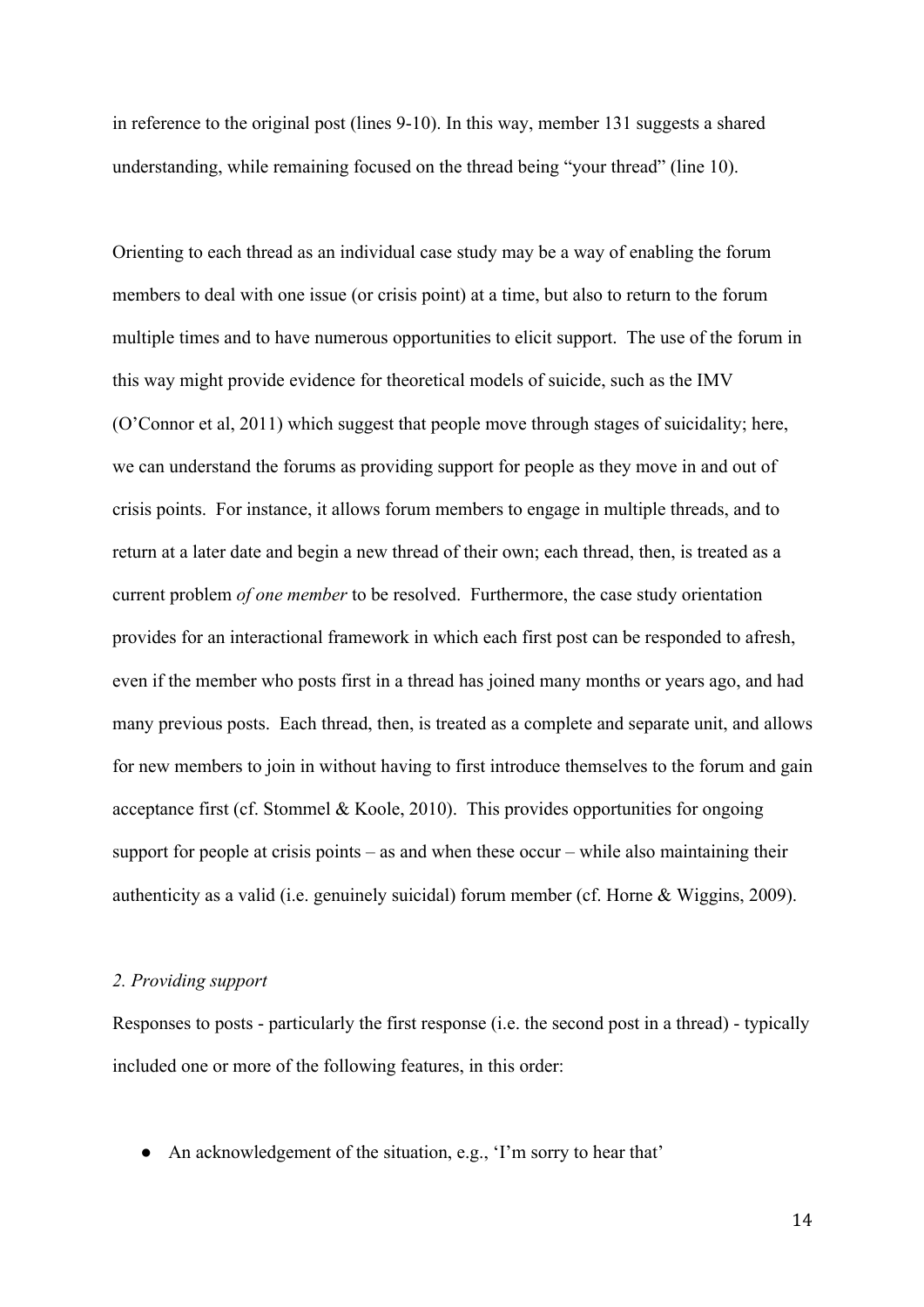- A brief alignment or display of empathy, e.g., 'I know how you feel', or 'I'm going through something similar'
- Advice or suggestions to resolve the situation, e.g., 'Have you tried...?'
- A request to find out more information or encourage interaction with the first poster, e.g., 'can you tell us more?'
- Words of encouragement, e.g., 'hang in there', 'it will get better'.

The following extract illustrates the response to an RFM, which highlights many of the features above:

# **Extract 2**

- 1. **09:05pm (Day 5)**
- 2. **Member 15. Join date June 2006. Posts: 5,927. 3/4 in thread**
- 3. I am sorry you are going through that. I know how alone that can
- 4. make you feel. Perhaps you could find a club to belong to? Check
- 5. out stuff to do at recreation center in your area? keep talking
- 6. here....others will help too

In just four short lines, this post empathises (line 3), aligns (lines 3-4), makes a suggestion (line 4), offers advice (lines 4-5) and encourages (lines 5-6) the RFM. The detail of the response also illustrates how the accountability of the RFM for their situation is being managed. Note, for instance, how the response does not simply say 'I am sorry', but 'I am sorry you are going through that'. In doing so, it co-constructs the RFM's identity as having to deal with a situation that is potentially outside of their control. Referring to the situation obliquely ('that'; used twice on line 3) also avoids making assumptions about the details of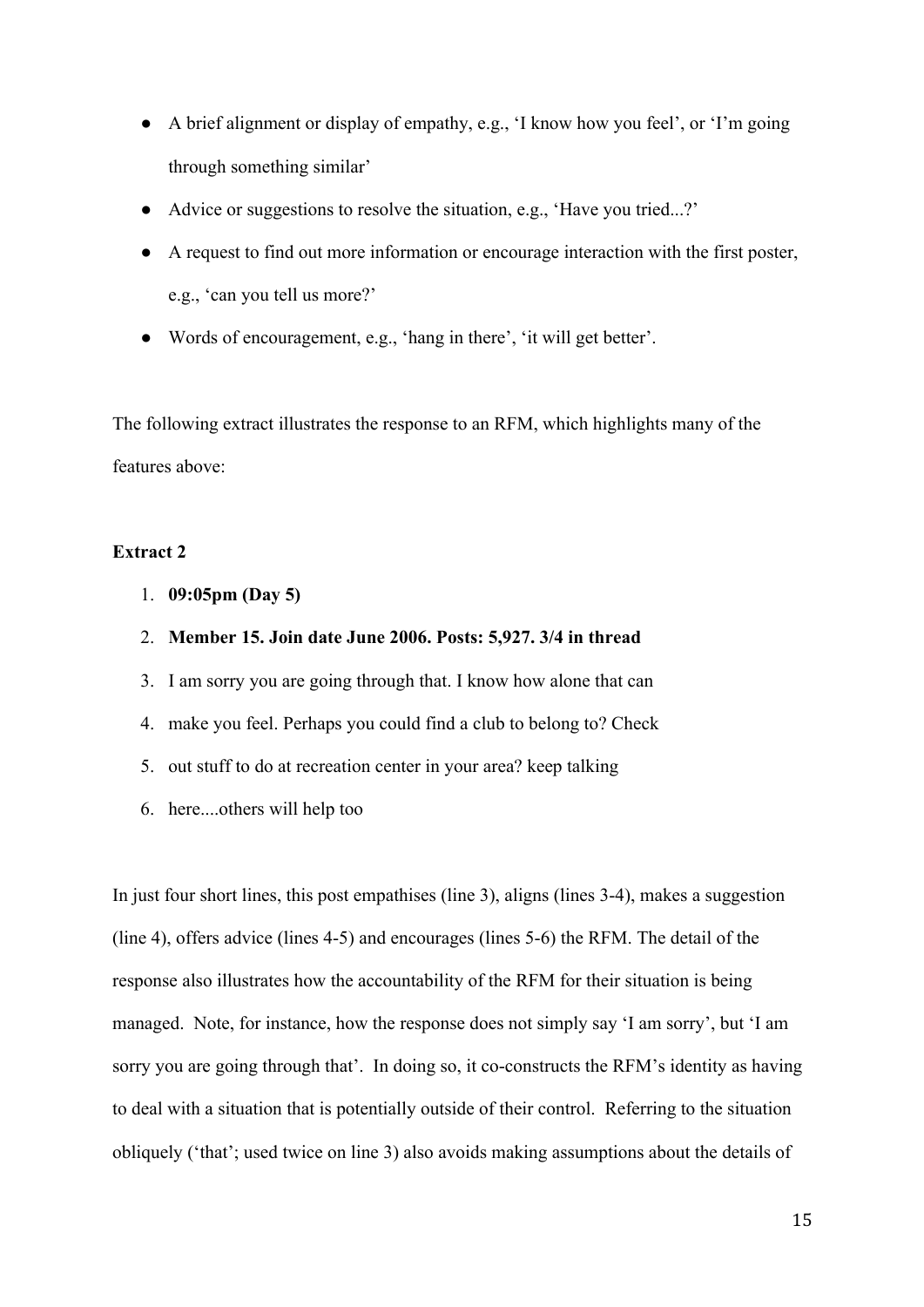the situation, or its truthfulness. The alignment seen in the next line ("I know how alone that can make you feel") with the first post is common to other online mental health forums (Giles & Newbold, 2011; Smithson, et al., 2011b), and positions the member's identity as similar to that of the first. Doing so also validates the first member's account, that is, it treats the first as being genuine. Support is thus provided here in a series of steps, through the removal of blame and the focus on situational features rather than personal characteristics of the RFM.

Given that each thread is treated as a case study, the responses to the RFM provide an interactional space where the RFM can discuss their concerns and experiences in more detail. In doing so, it provides an opportunity for them to attend to specific issues - such as suggestions or advice - while also maintaining authenticity and receiving support from the forum. The pattern is similar to that seen in the responses to grief support forums (Paulus  $\&$ Varga, 2015), where empathy and advice is offered, alongside encouragement to return to the forum and keep interacting with other forum members. In some cases in the suicide forum, the RFM will engage directly with these responses without demonstrating any direct resolution of the crisis point. Extract 3 below provides an example of this; in this thread, member 13 is the RFM.

# **Extract 3**

## **1. 12.03 am. Day 1**

## **2. Member 13. Join date: Sept 2012. Posts: 212. 1/3 in thread**

- 3. Stress and depression got to me so bad that I'm starting to think about suicide
- 4. in a different way than I did before... Suddenly it just doesn't seem like a
- 5. bad way to go after all. All my fears about the afterlife, eternity in hell,
- 6. family, people who'd miss me, things I might be missing on just don't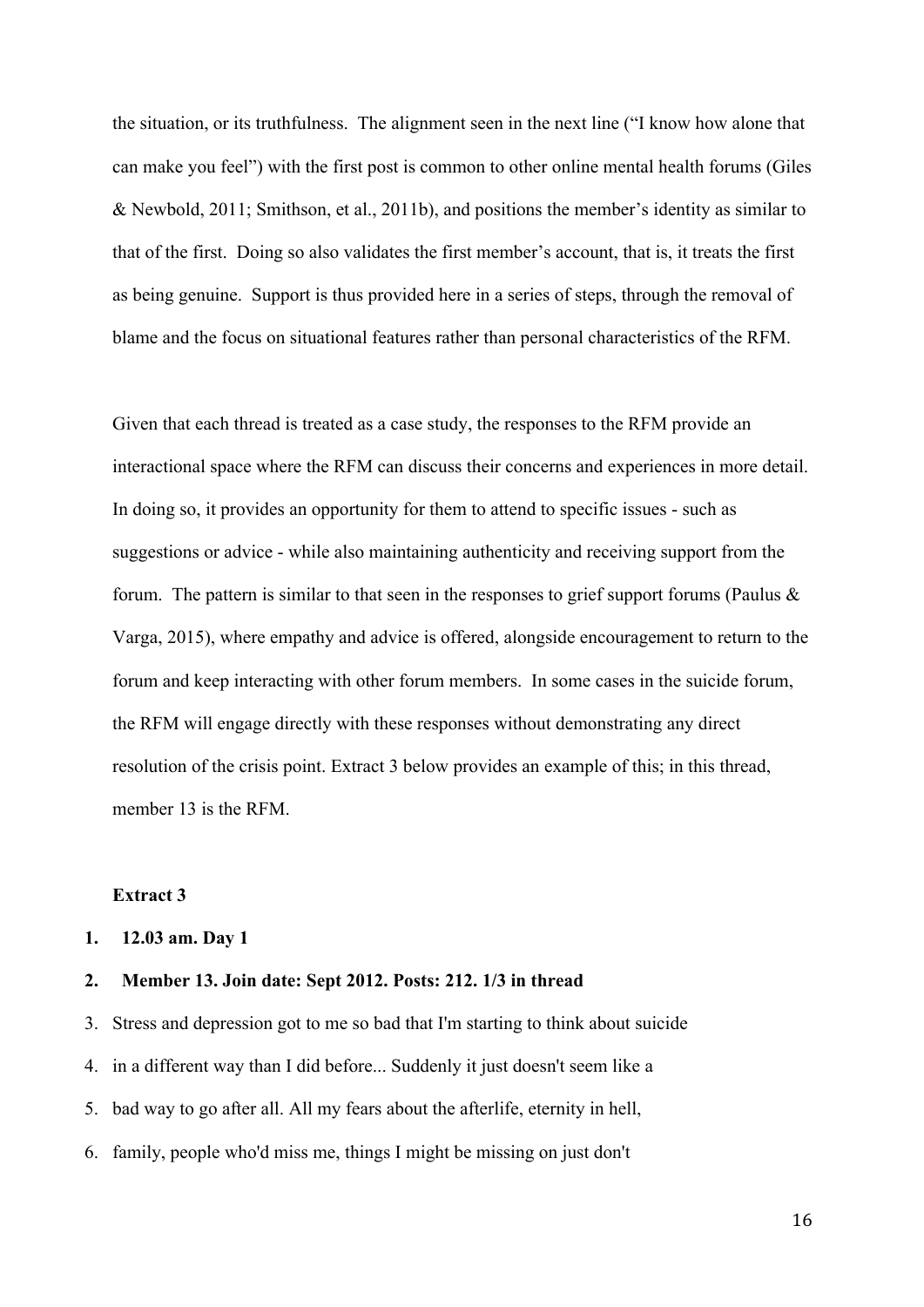7. seem to matter anymore..

8. I just feel stuck, with no way out.

9.

#### 10. **04:04am. Day 1.**

#### 11. **Member 1. Join date: Oct 2010. Posts: 974. 2/3 in thread.**

12. *((quotes first post here))*

13. i have felt this way many times it sucks! and i hate it!

14. and i dont know how to deal with it! idk what pulls me through

15. most of the time to be honest and yeah i know how u feel!

16.

17. **09:03 am. Day 1.**

### 18. **Member 13. Join date: Sept 2012. Posts: 212. 3/3 in thread.**

19.Exactly.. I just don't know what I'm sticking around for anymore.

20.Every single day is a struggle, and I don't even want to get help,

21.I don't want to. I know I want to be functional and happy

22.but I just don't see it happening.

In this example, the only response received (lines 11-15), though just few hours after the initial post, aligns with the RFM (member 13) but does not offer any advice or words of encouragement. Despite this, the RFM returns soon after and elaborates a little further. While there is no explicit evidence that the RFM feels less (or more) suicidal, the inclusion of the word "exactly" (line 19) at the start of the post suggests an engagement with the other forum member and a sharing of 'troubles telling' (Jefferson & Lee, 1981). There is, however, a glimmer of hope here: the member states that they "know I want to be functional and happy" (line 21) even if the solution to their trouble has not yet been found. When forum members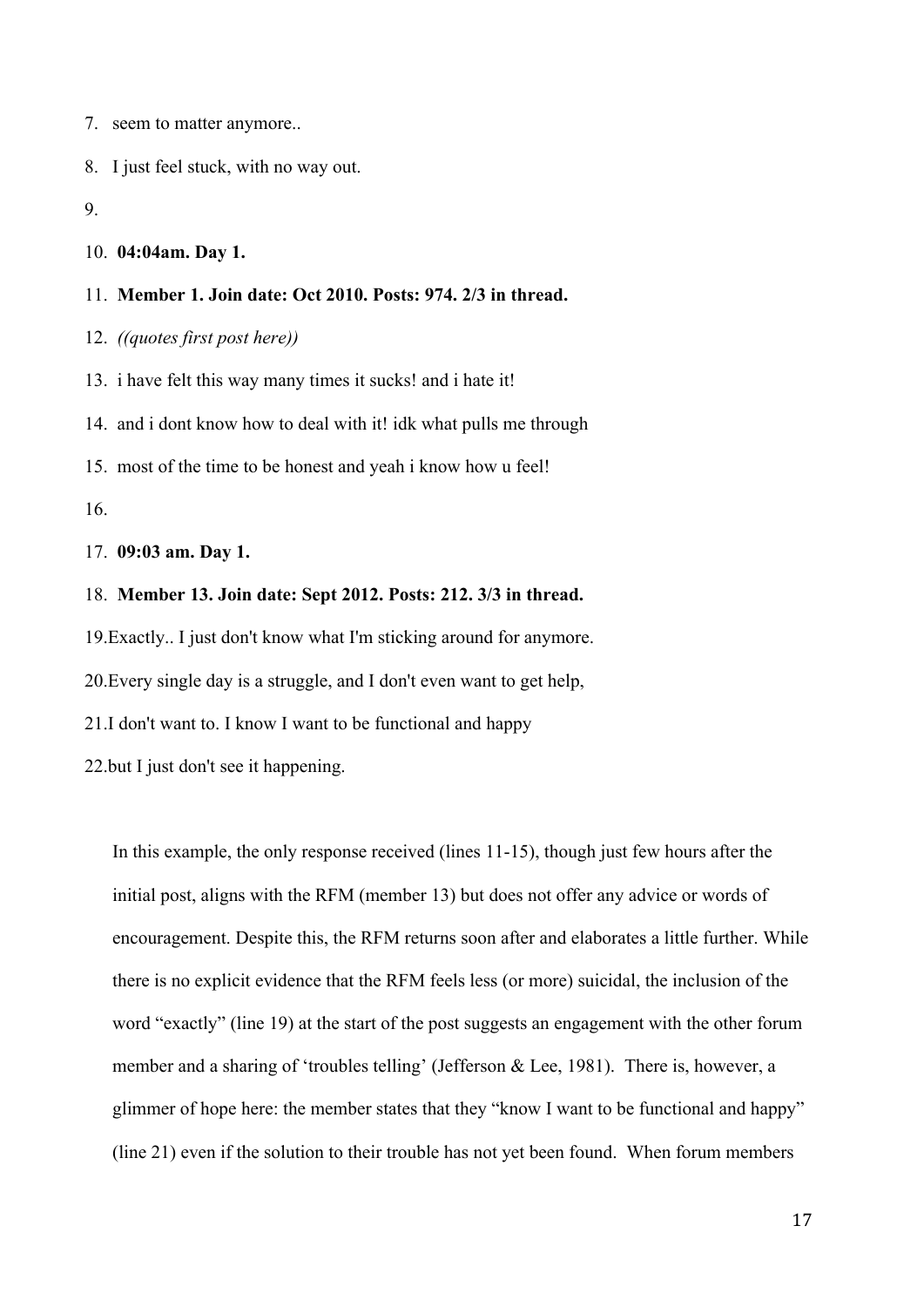engage with each other in this way, it is possible for support to continue for many months; the case study may never 'close' as the support is not fully acknowledged. In the data corpus, for example, one thread continued in this manner with 107 responses over five months.

## *3. Acknowledging support*

In the majority of the threads, RFMs engaged directly with other forum members by answering questions, providing further details, and in some cases, stating that the responses had helped them to feel better. There were numerous ways in which the RFMs might respond, but for the most part (in 68/80 threads), the engagement with the earlier responses worked to acknowledge the support provided. In this way, the RFMs displayed an orientation to having received support, and thus having shifted away from the crisis point. Extract 4 is an example of a thread in which the RFM not only engages with the responses, but also displays a shift in their stance between the first post and the later posts. Member 83 is the RFM in this thread.

## **Extract 4:**

- 1. **12:54 am (Day 1)**
- 2. **Member 83. Join date: Oct 2013. Posts: 58. 1/8 in thread.**
- 3. People think there's something wrong with me
- 4. I wonder how they'd view me if they knew I can't remember
- 5. a day where I didn't think about suicide? I have no friends,
- 6. I've pushed my family away since I was a child, and I spend all
- 7. my time alone. Anybody remember the Pigeon Man from Hey Arnold?
- 8. That's me.
- 9.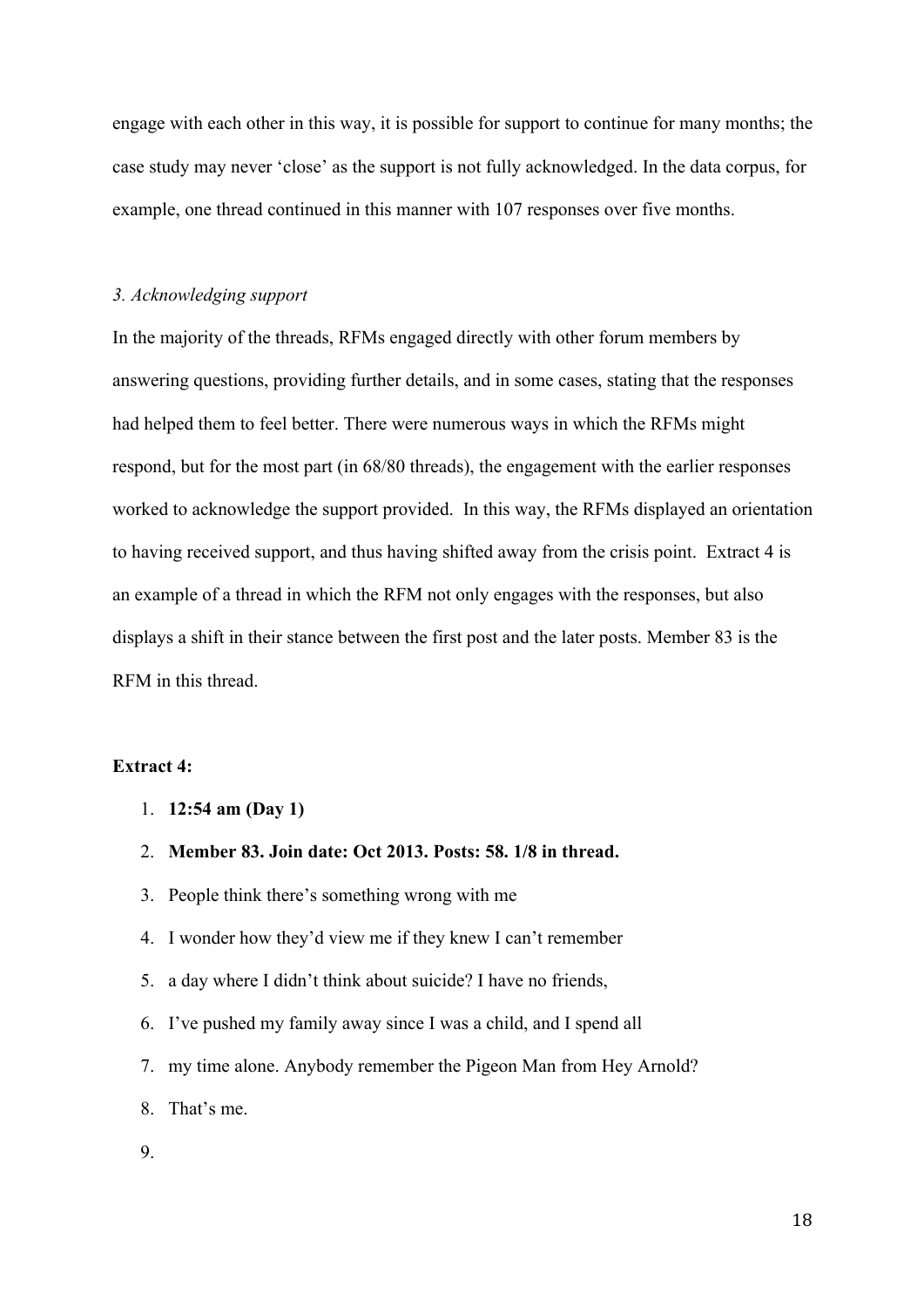## 10. **8:52pm. (Day 1)**

## 11. **Member 3. Join date Nov 2013. Posts: 766. 2/8 in thread**

12. Time to do something different.

13.

14. *(2 posts missing from other forum members)*

15.

## 16. **10:47pm (Day 2)**

# 17. **Member 83. Join date Oct 2013. Posts: 58. 5/8 in thread.**

18. Member 3, you're right. Change was the theme of this summer. I

- 19. need to get my own place; living at home is killing me
- 20. emotionally. I need to start a whole new chapter in my life. I

21. also believe moving out will enable me to be more social. I'm

- 22. young and still figuring out who I am and being independent will
- 23. give my confidence a huge boost.
- 24.

25. *(2 posts missing from other forum members)*

26.

## 27. **3:41am (Day 6)**

## 28. **Member 83. Join date Oct 2013. Posts: 58. 8/8 in thread**

- 29. I'm beginning to understand that I have the power to change much
- 30. of what I don't like about life. But internal change doesn't
- 31. seem as simple.
- 32. As reluctant as I am to admit, things are beginning to point
- 33. towards mediation and therapy.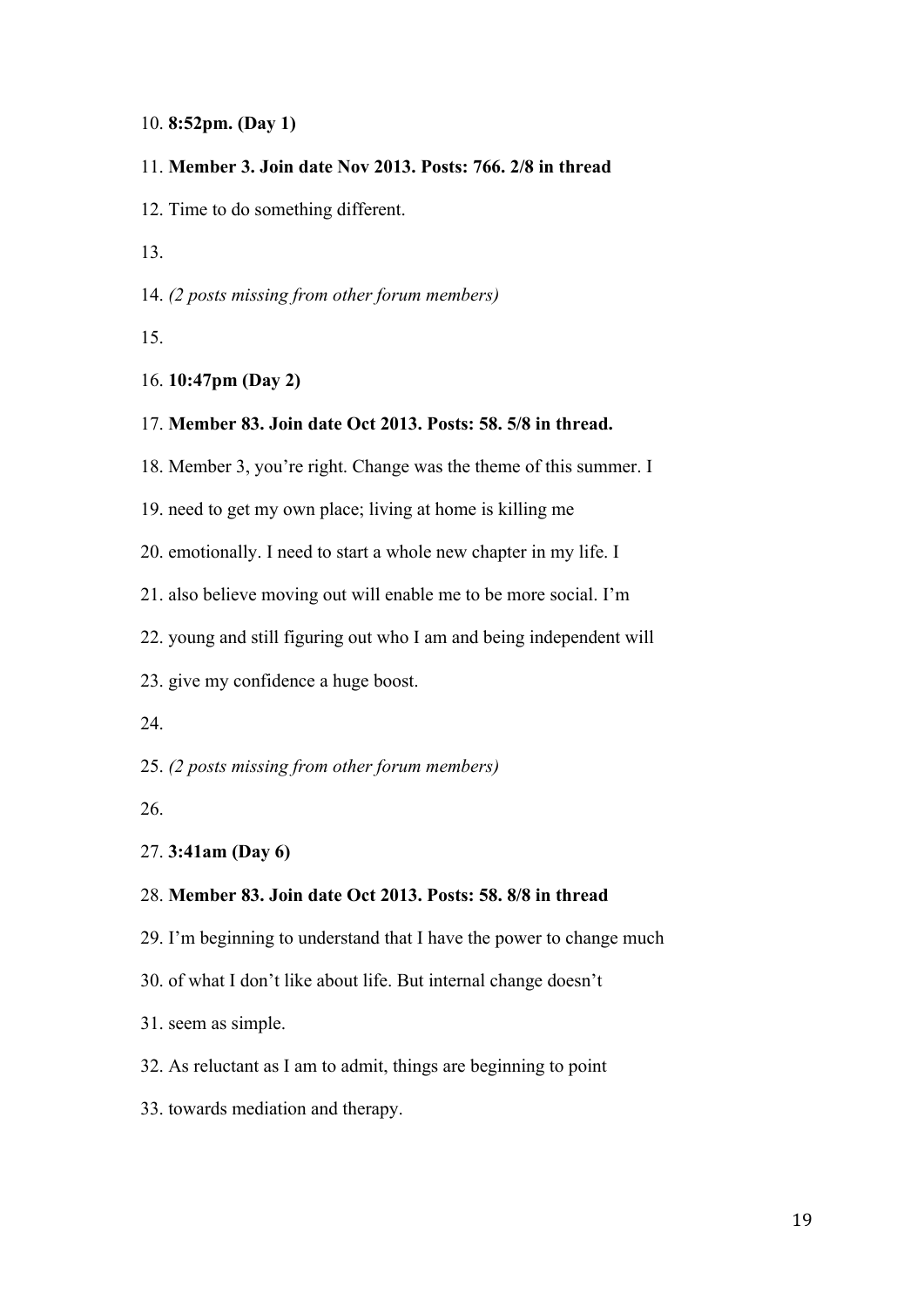The first post in this thread is similar to many others, providing a brief account with no explicit requests for help, nor direct orientation to specific forum members and with scripted formulations (Edwards, 1994) that suggest a normative, routine character to the behaviours described. The first response (line 12) is very brief, with none of the patterns noted in the earlier section. It offers advice without any prefacing (such as, 'have you thought about..?') or a follow-up account. Despite this and other brief responses, on lines 18-33 member 83 immediately orients to member 3 as being 'right'; i.e. that suicidal thoughts may 'distort' perceptions, and that the 'reality' is quite different to this (see line 32: 'as reluctant as I am to admit'). This example illustrates how support can be acknowledged even when there is only minimal response provided. Member 83 displays a shift in stance that suggests the crisis point has been partially resolved: from 'can't remember a day where I didn't think about suicide' (lines 4-5) to 'things are beginning to point towards mediation and therapy' (lines 32-33). The member's identity as 'suicidal' is still genuine - there is 'reluctance' (line 32) and this is just the 'beginning' (lines 29, 32) - so they have retained a valid presence in the forum, while also responding to, and engaging with, the support they receive from other forum members.

The shift in stance within this thread is subtle and does not assume any changes in the individual's perceptions or cognitive state. By focusing purely on the discursive and interactional elements of the suicide forum, however, we can examine how norms and patterns of interaction in the forum can allow members to re-position themselves as having moved away from a 'crisis point' or state of complete desperation, to one where hope and a positive outcome can be acknowledged and supported through further discussion if needed. That the forum discussion allows them to do this is itself a significant achievement, when we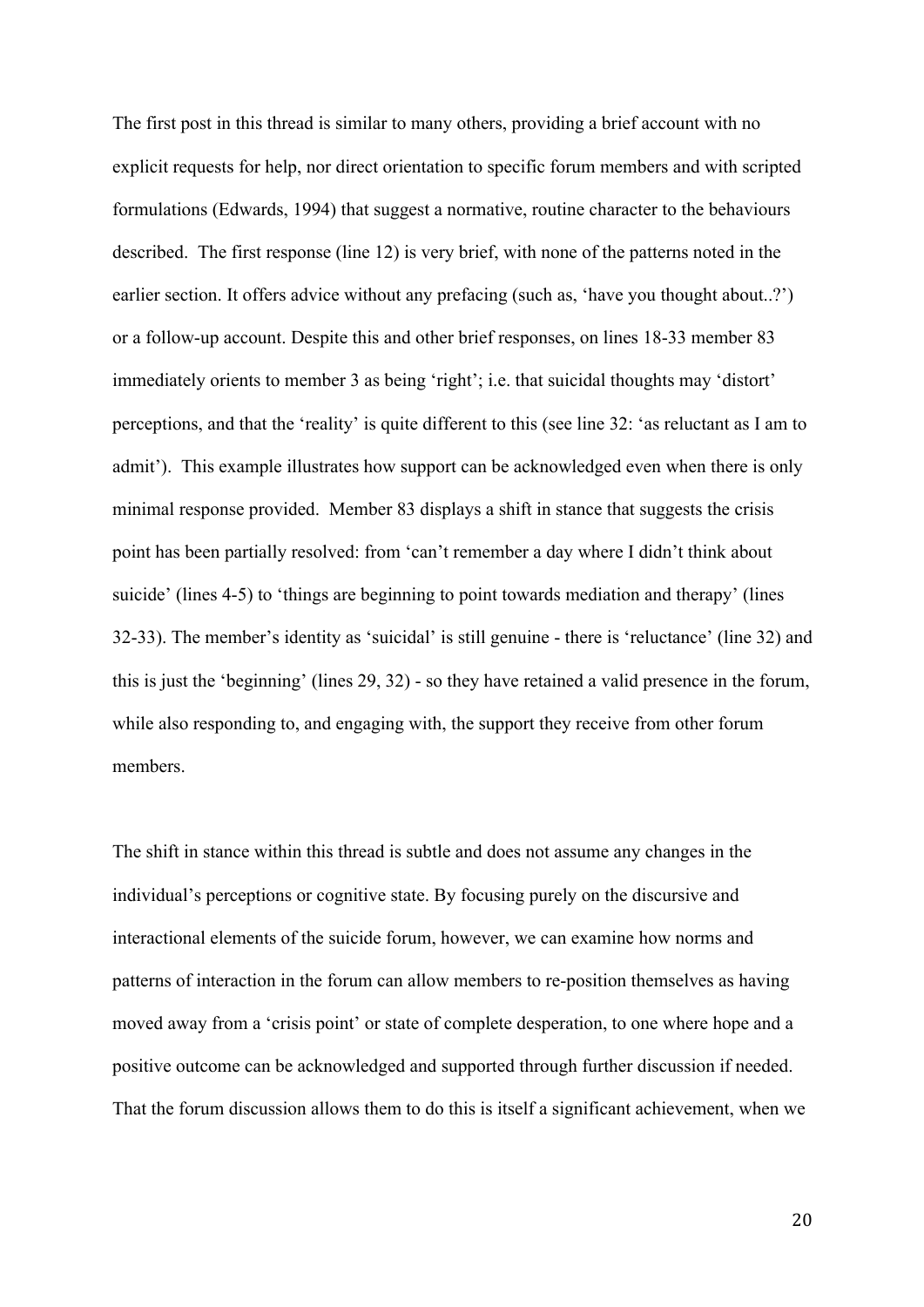consider the challenges to being 'accepted' as a legitimate member of a particular forum (Mudry & Strong, 2012; Paulus & Varga, 2012).

The final two extracts illustrate how the inclusion of the words 'thanks' or 'thank you' at either the start or the end of a post can indicate engagement with the other forum members and directly demonstrate the acknowledgement of support; in some cases this suggests that the crisis point has been resolved even if the broader problems still exist. In extract 5, the 'thanks' is included in the final post in this thread, though at the start of the member's post. Member 132 initiated this thread with a narrative style post and received two responses the same day. This final post seven days later then acknowledges these earlier responses but hints that they do not solve the problem:

# **Extract 5**

**1. 02:58 am. Day 8**

# **2. Member 132. Join date Jan 2014. 4/4 in thread**

- 3. Thanks for the replies. My boyfriend isn't bio dad of my kids.
- 4. And yes i have tried getting help pills never seem to work.
- 5. And too busy to see a counselor.

Each part of this post attends to issues or potential solutions that were raised by the other posts in this thread. As was seen throughout the data corpus, forum members frequently offer each other advice, suggestions and support, such as taking medication or seeking counselling. In extract 5, for example, factors such as social support from the father of the member's children (line 3), medication (line 4) and counselling (line 5) have been raised by other members and are here addressed in turn by member 132. What the 'thanks' achieves,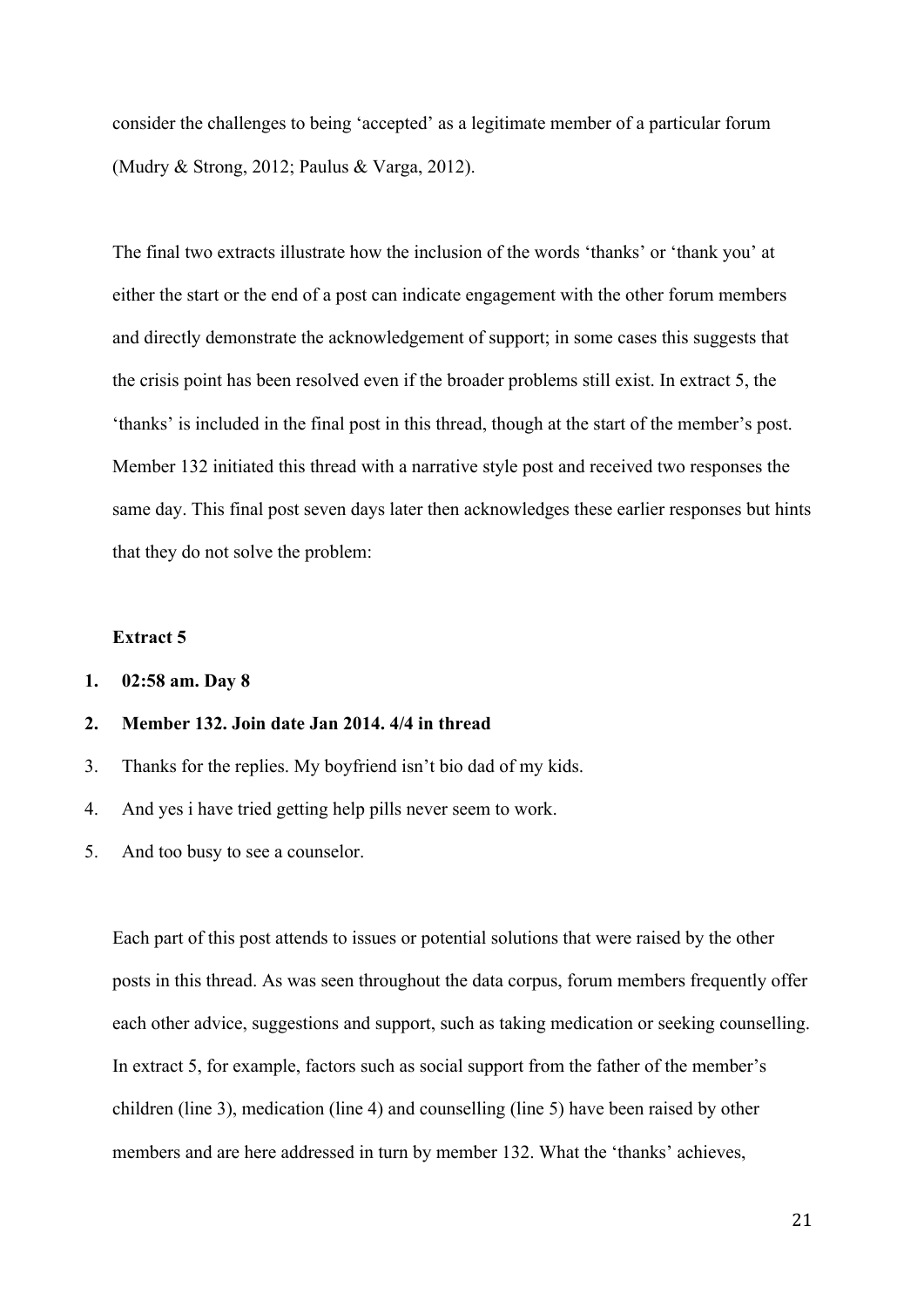however, is to acknowledge the support and suggestions from the other forum members. This in itself functions to position the member as having received 'help' of some kind, and thus as *in need of, and able to acknowledge, that help*. This is a subtle but important stance to take for forum members. Not only does it enable a forum member to acknowledge their need for help, but it also constructs the other forum members (i.e., those who respond to the RFM) as being *able to help and provide support*. The potential benefits of the forum, therefore, may not only be in supporting those who ask for help, but providing people with a space in which they can help others. Bearing in mind that most forum members refer to themselves as being suicidal, offering support to other forum members may also enable them to re-position themselves as strong enough to do so.

In extract 6 below, the 'thanks' is placed in the final line of the final post. This short thread (only 3 posts) consisted of the RFM's initial post, then one reply the same day, then this response from the RFM.

## **Extract 6**

- 1. **11:47am. Day 1.**
- 2. **Member 139. Join date: Feb 2014. Posts: 6. 3/3 in thread.**
- 3. *((quotes previous post))*
- 4. Thank you. It means a lot to me that you care about me,
- 5. even though you don't know me in person. It really feels comforting.
- 6. And this video is very inspirational. Thank you.

The inclusion of 'thanks' or 'thank you' at the end of a post serves a different purpose to when it is located at the start of a post. Placed at the start, it functions as a way of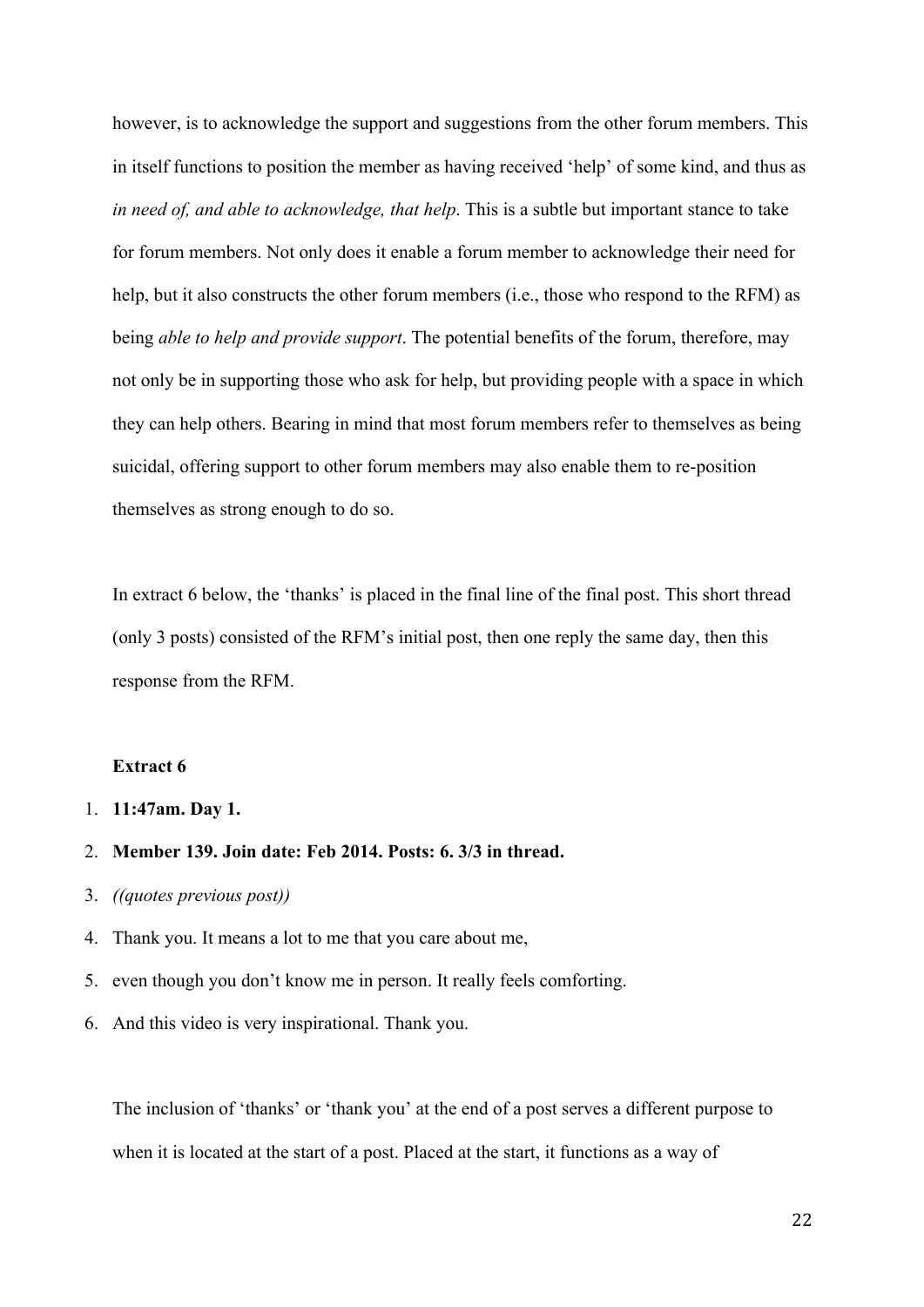acknowledging the contributions of the other forum members (as seen in extract 5 and 6), but without necessarily showing that the particular problems have been solved. Placed at the end, however, and it works as a closing device, potentially putting a stop to any further posts in this thread, as if having 'the last word' for this case study. The presence of 'thanks' at the end of a post does not preclude other members continuing to post in the thread though, and in this sense it functions as a norm rather than a rule. In other words, the use of 'thanks' at the end of a post presents the RFM's identity as having been 'helped' and as shifting away from the crisis point. This does not mean that the member no longer claims to be suicidal, but it displays a shift from being at a crisis point, to being in a safer, less critical place. By effectively closing down communication in that thread - even though any member could post again in the thread - that particular case study is 'solved' and the members can move onto the next thread and any new issues.

### **Discussion**

This article provides preliminary evidence of the ways in which forum members provide and acknowledge support from one another without losing authenticity; how they can be metaphorically moved away from crisis points in subtle but important ways. As such, forum members can still gain support – and return to the forum repeatedly, for as long as required – without losing face with other forum members. The orientation to each thread as a separate case study for one forum member, for example, enabled new members to join in existing discussions and for forum members to seek support on numerous occasions as their situation changed. This is valuable information; it demonstrates the flexibility of such online forums for dealing with recurring issues and for the ebb-and-flow of suicidal support needs. This is particularly pertinent for understanding the processes through which individuals or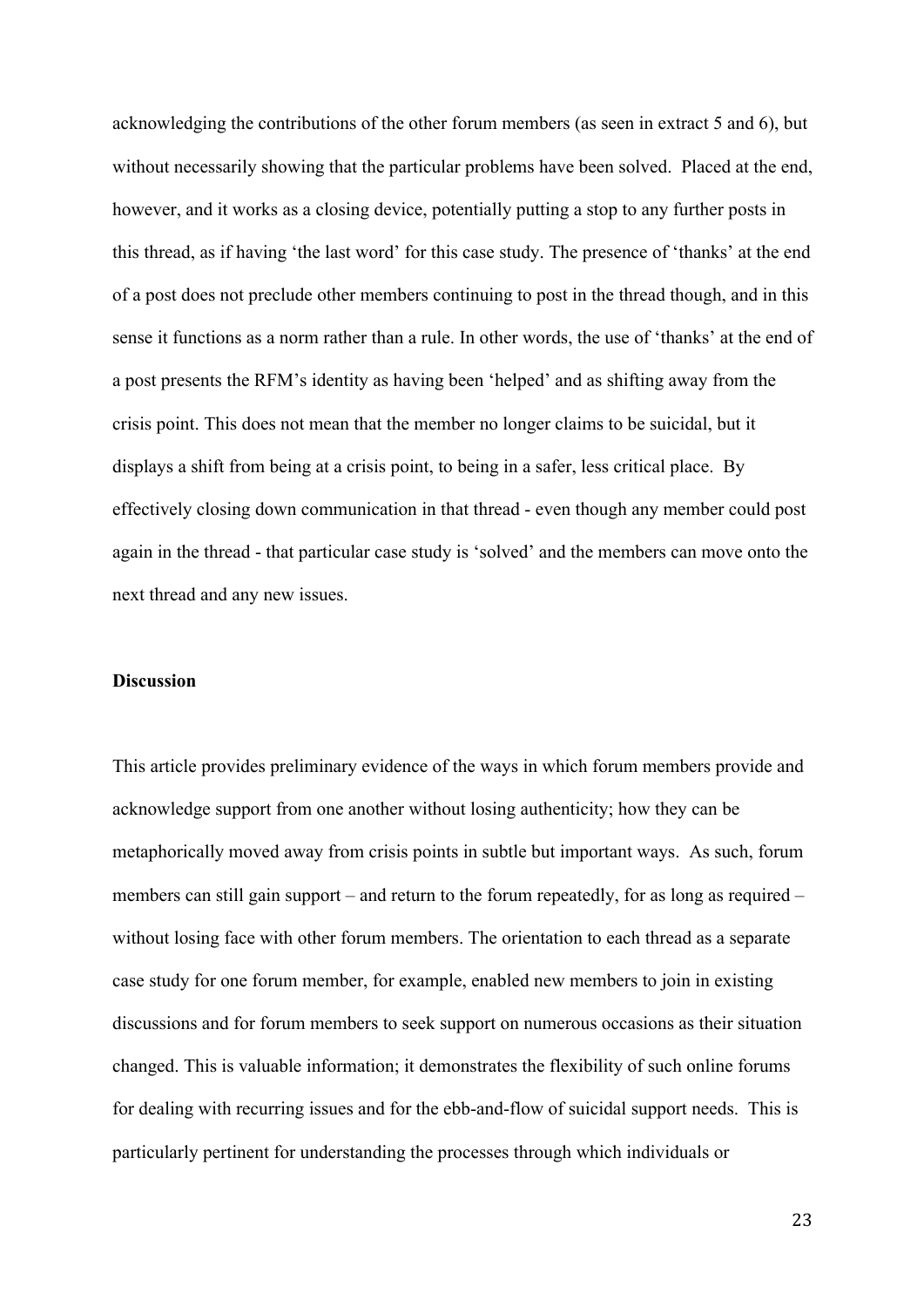counselling services might deal with crisis points (their own, or those of other forum members) in a responsive and supportive manner. As such, the analysis here provides further support for the work of Barak (2007) and Mishara and Kerkhof (2013) and the possibilities of supportive messages acting as online rescue operations to support people through crisis points.

The present analysis also demonstrates the role of social support as an important factor in theoretical models of suicide, and of the importance of providing support at crisis points as and when these occur. This may be notable through a more qualitative consideration of the IMV model (O'Connor, 2011), for instance, where forum members shift in how they position themselves in relation to suicidality through interaction with others, thus potentially moving away from a volitional suicidal state and crisis points (the latter phases of the IMV model). Although this has not been the focal point of investigation here, a combination of interactional and online research alongside more clinically based theoretical models may well be a meaningful and highly informative area of future exploration.

By using a discursive psychological approach to analyse the detail of online suicidal forum interaction, this article has also demonstrated the potential of qualitative approaches to suicide research. Qualitative approaches can provide a unique insight into the environmental aspects of suicide: how and where people talk about suicide, and how patterns in talk or specific constructions of suicide can illuminate suicide theory. For example, the members of this particular forum did not regularly mention the word 'suicide' directly; more often it was inferred through talking about having 'had enough' or being unable to 'deal with it anymore'. A more detailed understanding of these discursive patterns could help those dealing directly with people at risk to use appropriate or normative phrases.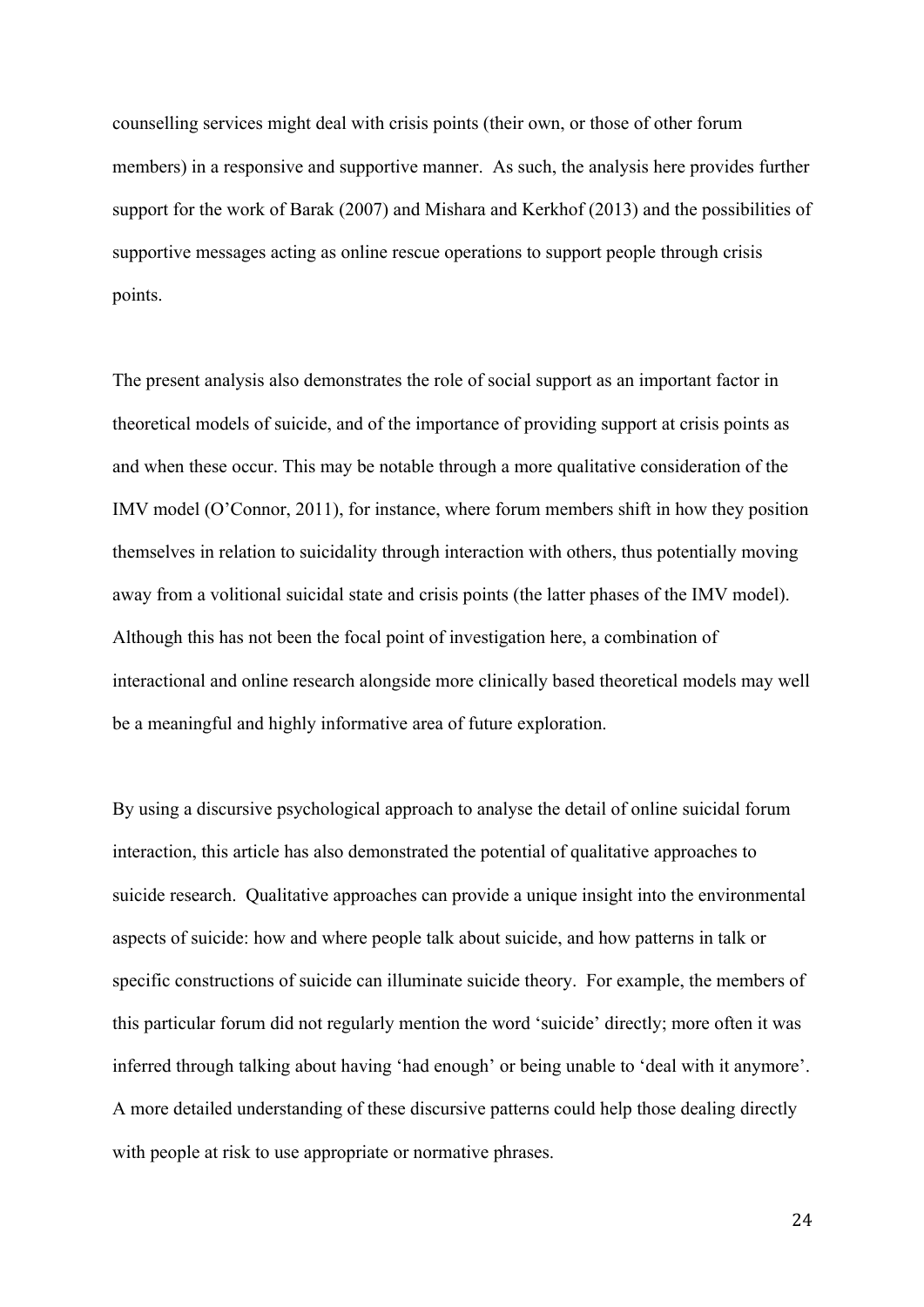While there may be concerns about the 'romanticising' of suicide on the internet (Tam, Tang, & Fernando, 2007), and of the risks of promoting suicidal behaviours in those at risk (Klein, 2001; Lewis, et al., 2012), this research has shown how the discussion forums can be a positive and supportive environment for those dealing with suicidal ideation (Barak, 2007). The forums provide a space where individuals can discuss their experiences and feelings with others who may be in a similar situation; coming into contact with similar others in the offline world is much less likely to occur. The forum members may gain validation of their experiences in the discussion forums (cf. Horne & Wiggins, 2009; Paulus & Varga, 2015; Varga & Paulus, 2014) and this may be the first stepping-stone toward a more positive state.

There are two main implications of this study. First, it provides a unique insight into discussions around suicide, as they occur in real-time, in a way that is often difficult to access in face-to-face interaction. These interactions provide an understanding of the different stages of suicidal support-seeking and how these are dealt with by the forum members. While this study cannot provide any concrete support to evidence either the beneficial or harmful effects of online suicide discourse, certainly it has been seen that the forums provide a space in which people can engage in anonymous and open peer discussion (Barak, 2007; Harris, et al., 2009a,b) without any immediate obstacles to seeking help and support.

Second, the study contributes to research into suicide prevention. It has shown how forum members may turn to the online discussions when they report being at a crisis point. While an international forum, posts could be seen at all times of the day or night; so the forums provide round-the-clock access to peer discussion when it is needed. It is this immediacy, both of the forum availability, and the potential support from other members, that is of value. The forums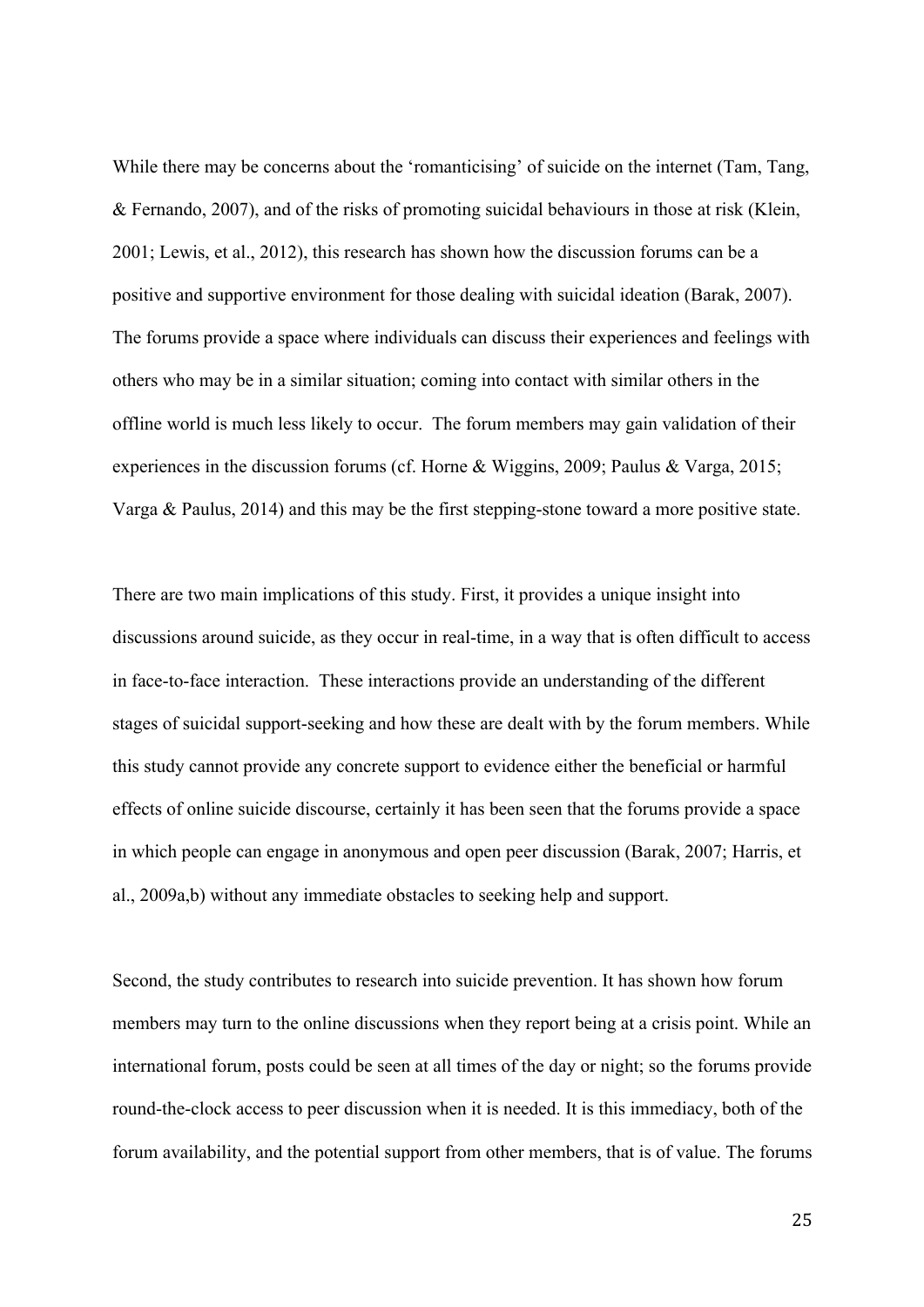may not necessarily stop people from feeling suicidal, nor does it need to replace face-to-face support (Greidanus & Everall, 2010), but it might provide that immediate support and distraction to help people through crisis points.

Although this research has analysed a large quantity of textual data, there are limitations to the breadth that a qualitative study can provide. Caution must also be taken in terms of generalising the results of this study. Only one website and suicide forum was examined, and it was one which explicitly called for no 'goodbye' posts or explicit information about the tools of suicide. The pattern identified in this forum may be unique to this particular website. The discursive patterns seen in other websites are likely to vary, and more needs to be done to understand the implications of forums which are less supportive or where members are more explicit in their descriptions. Further research in this area may also examine the 'progressivity' of posts on suicidal discussion forums: how the thread progresses over time (minutes, hours, weeks, months), and how this relates to members' interactions with each other and shifting identities. This is particularly important for assisting people at crisis points. There is also a large area of work developing internet therapies (e.g., Andersson, et al., 2005; Ghoncheh, Kerkhof, & Koot, 2014; Hatcher, 2013), and research in these areas might benefit from being merged with research into interaction in online spaces (Giles et al., 2015).

In conclusion, it is hoped that this study will contribute to further developments in the combination of qualitative and quantitative approaches to suicide research, and of a greater understanding of the value of examining online discussion forum interaction.

### **Acknowledgements**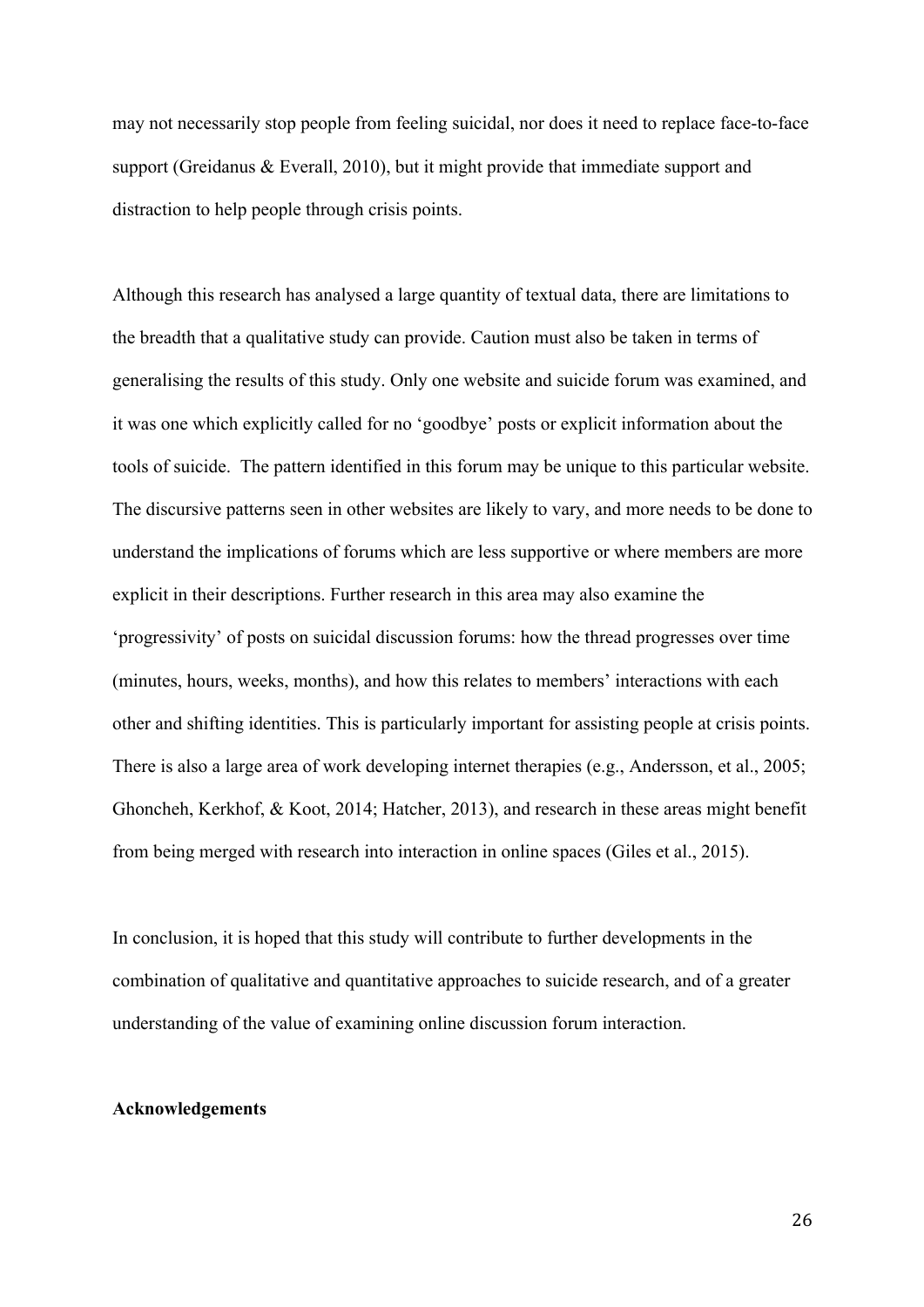The authors would like to thank the delegates of the MOOD-Y (Micro-Analysis of Online Data) symposium in York, July 2014, for insightful comments and discussions about online suicide forums.

## **References**

- Andersson, G., Bergström, J., Holländare, F., Carlbring, P., Kaldo, V., & Ekselius, L. (2005). Internet-based self-help for depression: Randomised controlled trial. *British Journal of Psychiatry, 187*(5), 456-461.
- Antaki, C., Ardevol, E., Nunez, F., & Vayreda, A. (2005). "For she who knows who she is": Managing accountability in online forum messages. *Journal of Computer-Mediated Communication, 11*(1): 114-132.
- Baker, D., & Fortune, S. (2008). Understanding self-harm and suicide websites. *Crisis: The journal of crisis intervention and suicide prevention, 29*(3), 118-122.
- Barak, A. (2007). Emotional support and suicide prevention through the internet: A field project report. *Computers in Human Behavior, 23*(2), 971-984.
- Barak, A., & Miron, O. (2005). Writing characteristics of suicidal people on the internet: A psychosocial investigation of emerging social environments. *Suicide and Lifethreatening behaviour, 35*(5), 507-524.
- Baume, P., Cantor, C. H., & Rolfe, A. (1997). Cybersuicide: The role of interactive suicide notes on the internet. *Crisis: The journal of crisis intervention and suicide prevention, 18*(2), 73-79.
- Benwell, B. & Stokoe, E.H. (2006). *Discourse and identity*. Oxford: Oxford University Press.
- Daine, K., Hawton, K., Singaravelu, V., Stewart, A., Simkin, S., & Montgomery, P. (2013). The power of the web: a systematic review of studies of the influence of the internet on self-harm and suicide in young people. *PloS one, 8*(10), e77555-e77555.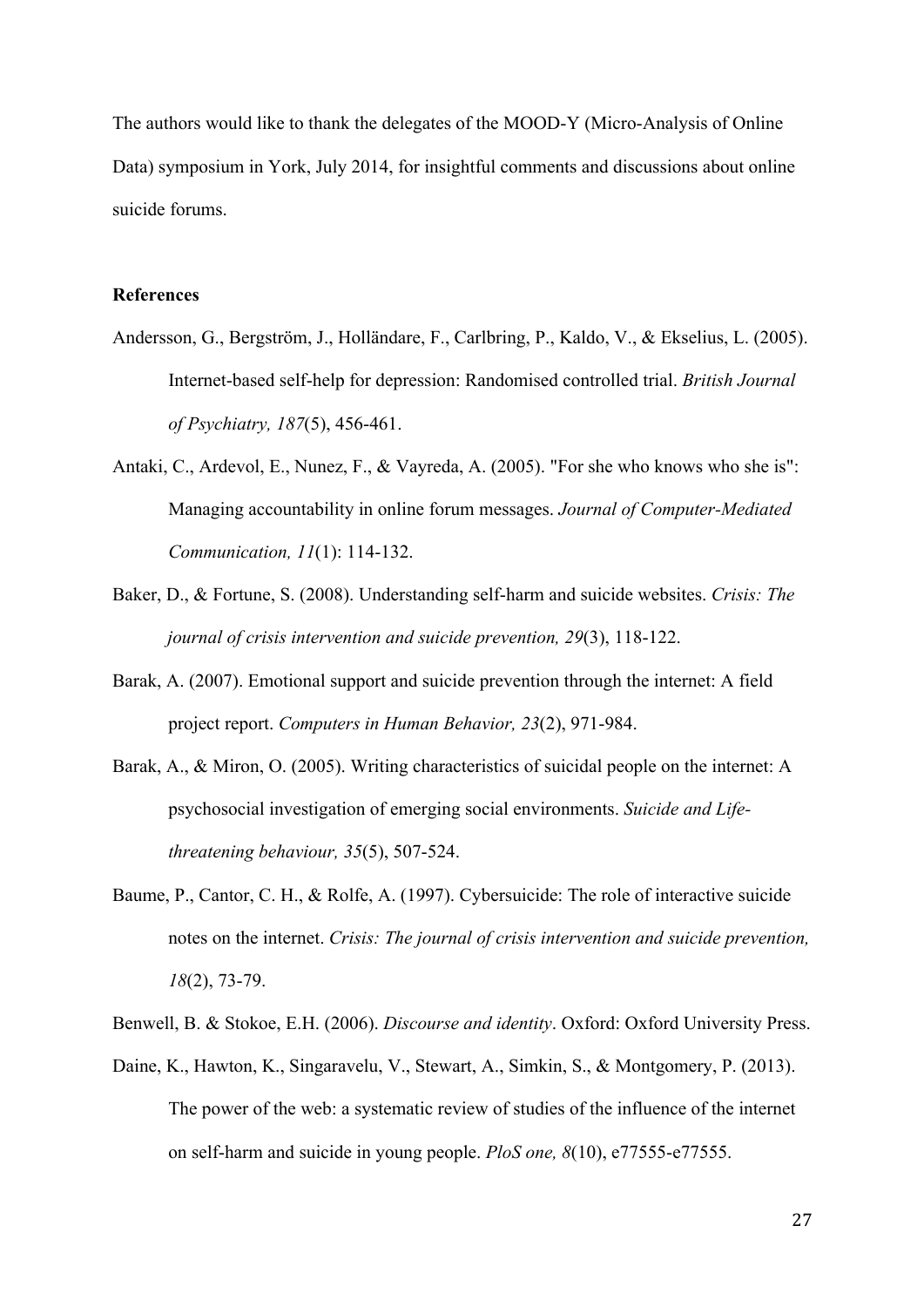- Desmet, B., & Hoste, V. (2013). Emotion detection in suicide notes. *Expert Systems with Applications, 40*(16), 6351-6358.
- Dunlop, S. M., More, E., & Romer, D. (2011). Where do youth learn about suicides on the Internet, and what influence does this have on suicidal ideation? *Journal of child psychology and psychiatry, and allied disciplines, 52*(10), 1073-1080.
- Durkee, T., Hadlaczky, G., Westerlund, M., & Carli, V. (2011). Internet pathways in suicidality: a review of the evidence. *International journal of environmental research and public health, 8*(10), 3938-3952.
- Edwards, D. (1994). Script formulations: An analysis of event descriptions in conversation. *Journal of Language and Social Psychology, 13*(3), 211-247.
- Edwards, D., & Potter, J. (1992). *Discursive psychology*. London: Sage.
- Eichenberg, C. (2008). Internet message boards for suicidal people: a typology of users. *Cyberpsychology & behavior : the impact of the Internet, multimedia and virtual reality on behavior and society, 11*(1), 107-113.
- Ghoncheh, R., Kerkhof, A. J. F. M., & Koot, H. M. (2014). Effectiveness of adolescent suicide prevention e-learning modules that aim to improve knowledge and selfconfidence of gatekeepers: study protocol for a randomized controlled trial. *Trials, 15*(1), 52-52.
- Gilat, I., Tobin, Y., & Shahar, G. (2012). Responses to suicidal messages in an online support group: comparison between trained volunteers and lay individuals. *Social psychiatry and psychiatric epidemiology, 47*(12), 1929-1935.
- Giles, D. C., & Newbold, J. (2011). Self- and other-diagnosis in user-led mental health online communities. *Qualitative Health Research, 21*(3), 419-428.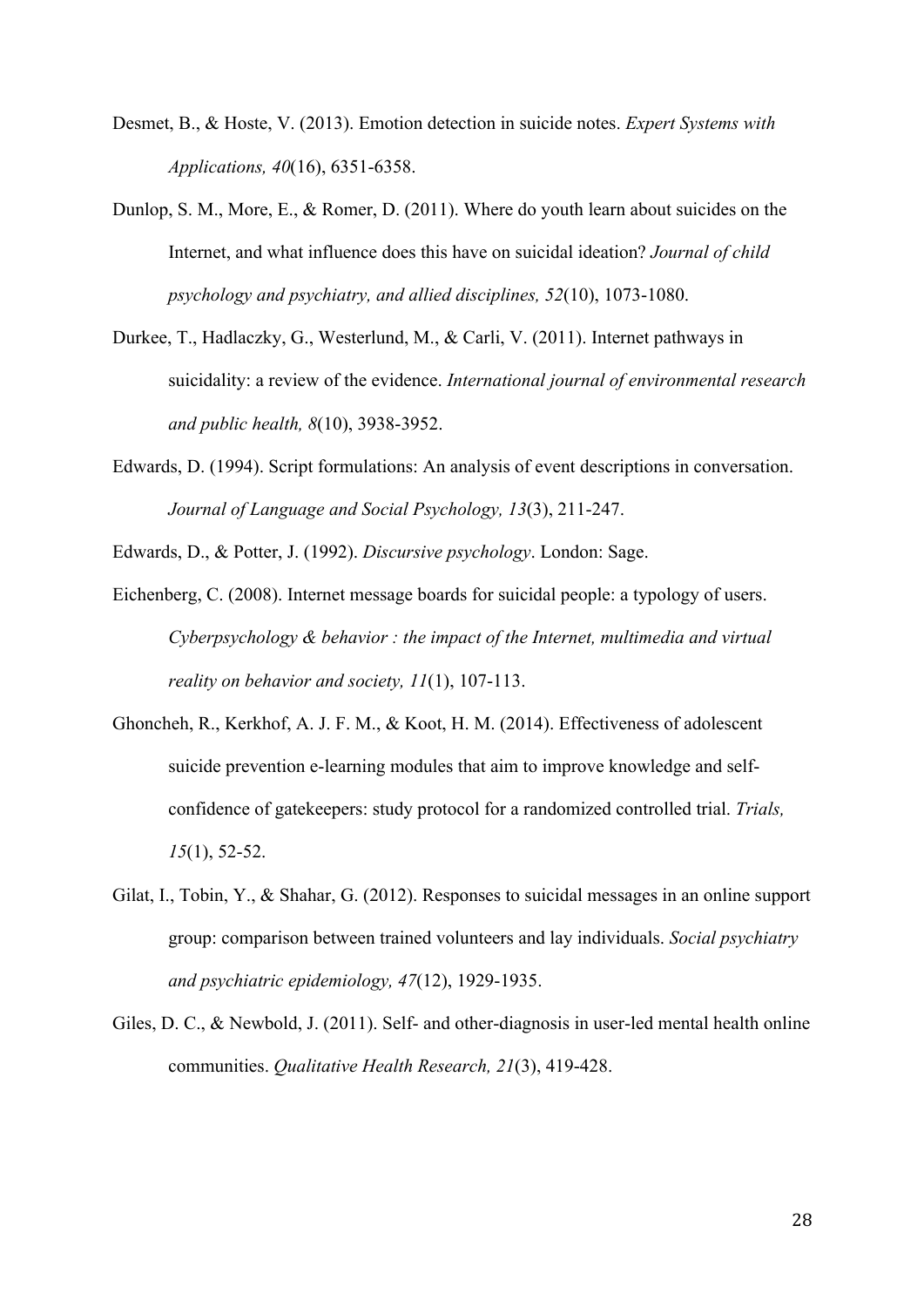- Giles, D. C., Stommel, W., Paulus, T. M., Lester, J. N., & Reed, D. (2015). Microanalysis of online data: The methodological development of "digital CA". *Discourse, Context & Media*, *7*: 45-51
- Gradin Franzen, A., & Gottzén, L. (2011). The beauty of blood? Self-injury and ambivalence in an internet community. *Journal of Youth Studies*, *14*(3): 279-294
- Greidanus, E., & Everall, R. D. (2010). Helper therapy in an online suicide prevention community. *British Journal of Guidance & Counselling, 38*(2), 191-204.
- Harris, K. M., McLean, J.P., & Sheffield, J. (2009a). Solving suicidal problems online : Who turns to the Internet for help ?*, Austratlian E-Journal for the Advancement of Mental Health*, *8*(1), 28-36.
- Harris, K. M., McLean, J. P., & Sheffield, J. (2009b). Examining suicide-risk individuals who go online for suicide-related purposes. *Archives of suicide research: Official journal of the International Academy for Suicide Research, 13*(3), 264-276.
- Harris, K. M., McLean, J. P., & Sheffield, J. (2014). Suicidal and online: how do online behaviors inform us of this high-risk population? *Death studies, 38*(6), 387-394.
- Harris, K. M., McLean, J. P., Sheffield, J., & Jobes, D. (2010). The internal suicide debate hypothesis: exploring the life versus death struggle. *Suicide & life-threatening behavior, 40*(2), 181-192.
- Hatcher, S. (2013). E-Therapies and suicide prevention: What do they look like, do they work and what is the research agenda? In B. L. Mishara & A. J. F. M. Kerkhof (Eds.), *Suicide prevention and new technologies: Evidence based practice* (pp. 39-49). Basingstoke: Palgrave.
- Horne, J., & Wiggins, S. (2009). Doing being 'on the edge': Managing the dilemma of being authentically suicidal in an online forum. *Sociology of Health and Illness, 31*(2), 170- 184.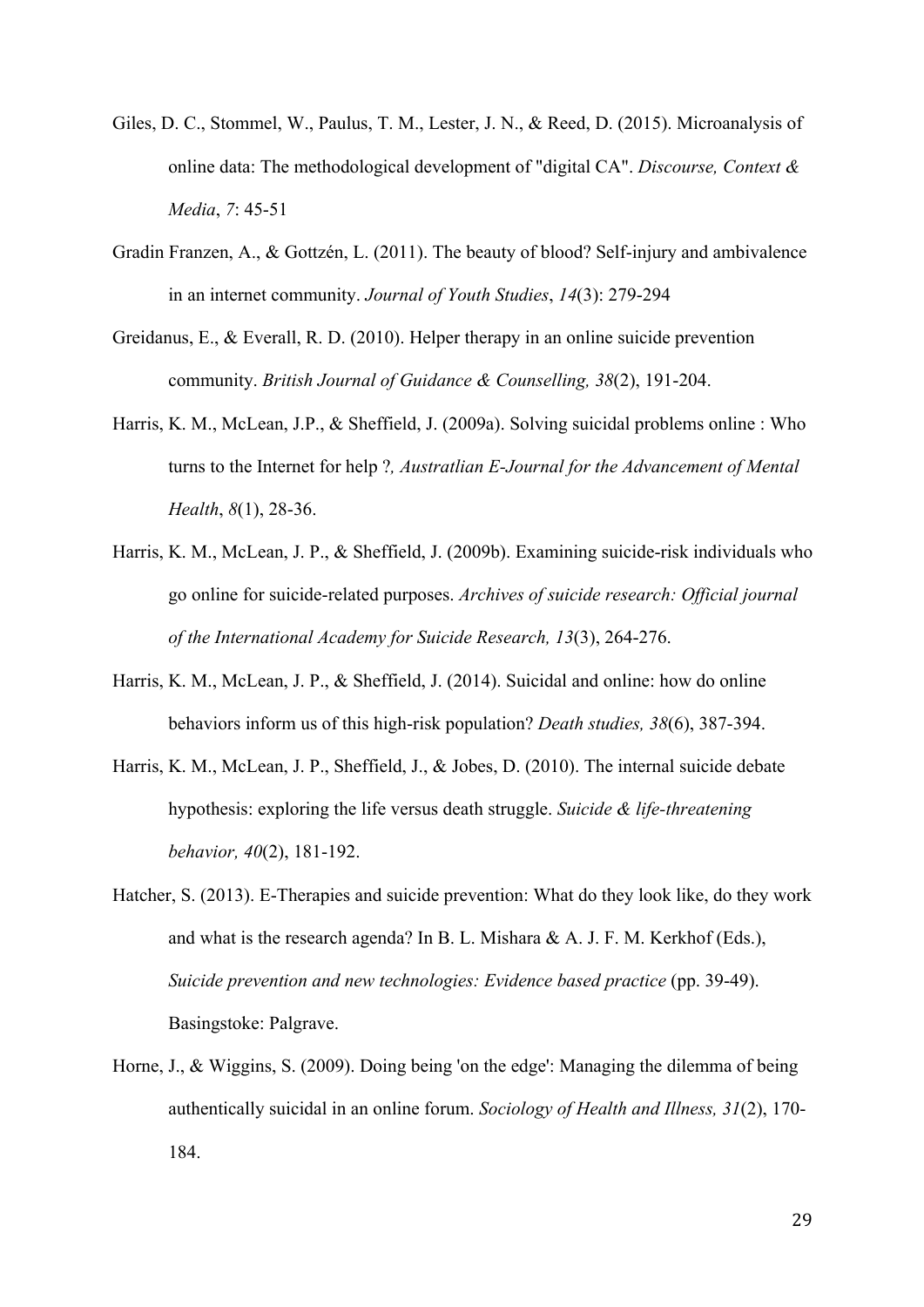- Ikunaga, A., Nath, S. R., & Skinner, K. A. (2013). Internet suicide in Japan: A qualitative content analysis of a suicide bulletin board. *Transcultural Psychiatry, 23*(50), 280- 302.
- Jefferson, G., & Lee, J. R. E. (1981). The rejection of advice: Managing the problematic convergence of a 'troubles-telling' and a 'service encounter'. *Journal of Pragmatics, 5*, 399-422.
- Klein, C. A. (2001). Live deaths online : Internet suicide and lethality. *Journal of the American Academy of Psychiatry and Law Online*, *40*(4): 530-536.
- Kupferberg, I. & Gilat, I. (2012). The discursive self-constrution of suicidal help seekeres in computer mediated discourse. *Communication & Medicine*, *9*(1), 23-35.
- Lamerichs, J. (2004). *Discourse of support: Exploring online discussions on depression.* Unpublished Unpublished PhD dissertation, Wageningen University.
- Lamerichs, J., & Te Molder, H. (2003). Computer-mediated communication: From a cognitive to a discursive model. *New Media & Society, 5*(4), 451-473.
- Lewis, S. P., Heath, N. L., Sornberger, M. J., & Arbuthnott, A. E. (2012). Helpful or harmful? An examination of viewers' responses to nonsuicidal self-injury videos on YouTube. *The Journal of adolescent health : official publication of the Society for Adolescent Medicine, 51*(4), 380-385.
- McKee, H. A., & Porter, J. E. (2009). *The ethics of internet research: A rhetorical, casebased process*. New York: Peter Lang.
- McKinlay, A., & McVittie, C. (2011). *Identities in context: Individuals and discourse in action*. Chichester: Wiley-Blackwell.
- Mishara, B. L., & Côté, L.-P. (2013). Suicide prevention and new technologies: Towards evidence based practice. In B. L. Mishara & A. J. F. M. Kerkhof (Eds.), *Suicide*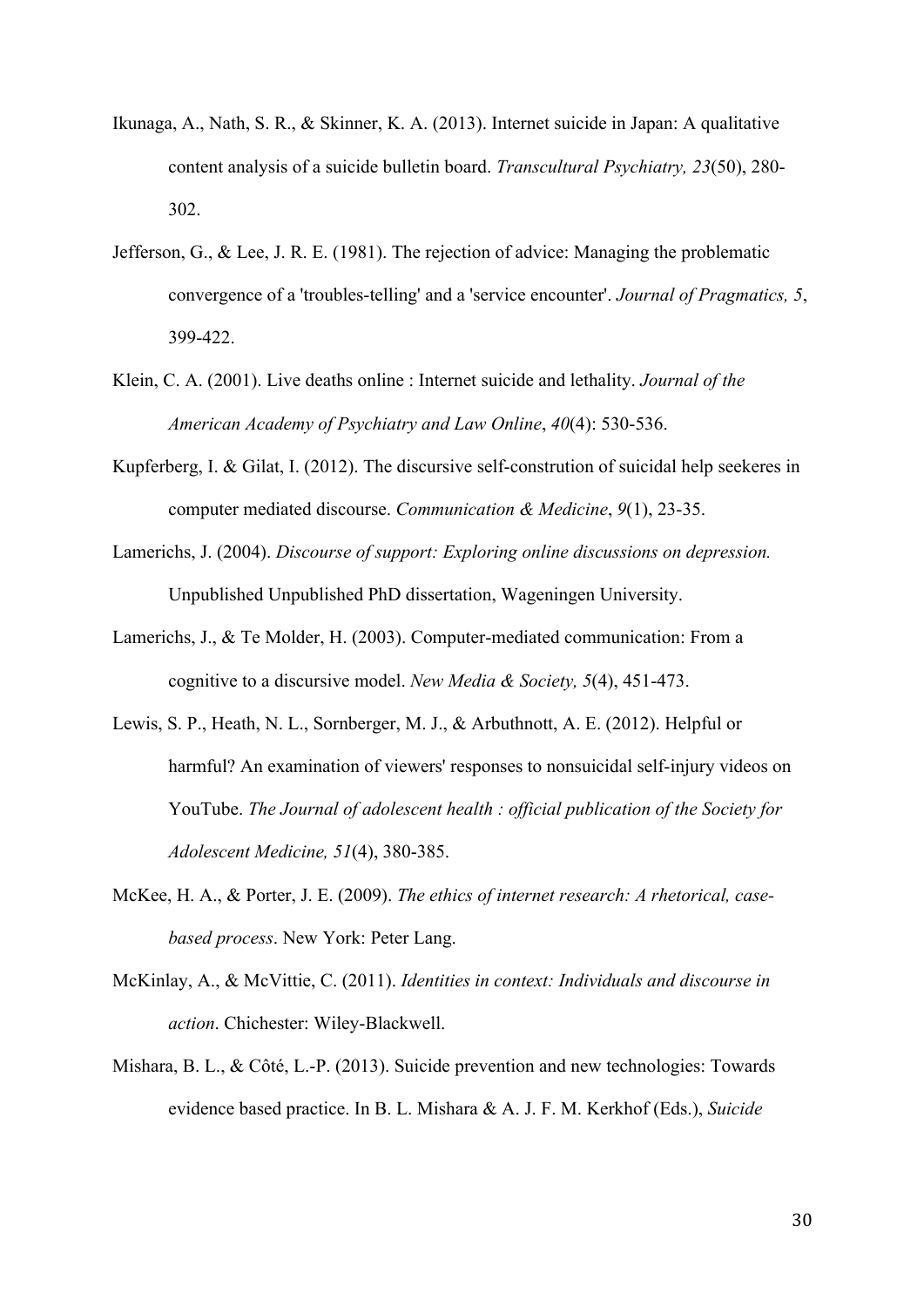*prevention and new technologies: Evidence based practice* (pp. 1-23). Basingstoke: Palgrave.

- Mishara, B. L., & Kerkhof, A. J. F. M. (Eds.). (2013). *Suicide prevention and new technologies: Evidence based practice*. Basingstoke: Palgrave.
- Mudry, T.E. & Strong, T. (2012). Doing recovery online. *Qualitative Health Research*. *23*(3): 313-325.
- O'Connor, R. C. (2011). The Integrated Motivational-Volitional model of suicidal behavior. *Crisis: The journal of crisis intervention and suicide prevention, 32*(6), 295-298.
- O'Connor, R. C., & Nock, M. K. (2014). The psychology of suicidal behaviour. *The Lancet Psychiatry, 1*(1), 73-85.
- O'Connor, R. C., Rasmussen, S., & Hawton, K. (2012). Distinguishing adolescents who think about self-harm from those who engage in self-harm. *British Journal of Psychiatry, 200*(4), 330-335.
- Osvaldsson, K. (2011). Bullying in Context: Stories of Bullying on an Internet Discussion Board. *Children & Society, 25*(4), 317-327.
- Paulus, T. & Varga, M.A. (2015). "Please know that you are not alone with your pain": Responses to newcomer posts in an online grief support forum. *Death Studies, in press.*
- Rodham, K., & Gavin, J. (2006). The ethics of using the internet to collect qualitative research data. *Research Ethics Review, 2*(3): 92-97.
- Rodham, K., Gavin, J., & Miles, M. (2007). I Hear, I Listen and I Care : A Qualitative Investigation into the Function of a Self-Harm Message Board. *Suicide and Life Threatening Behavior, 37*(August), 422-430.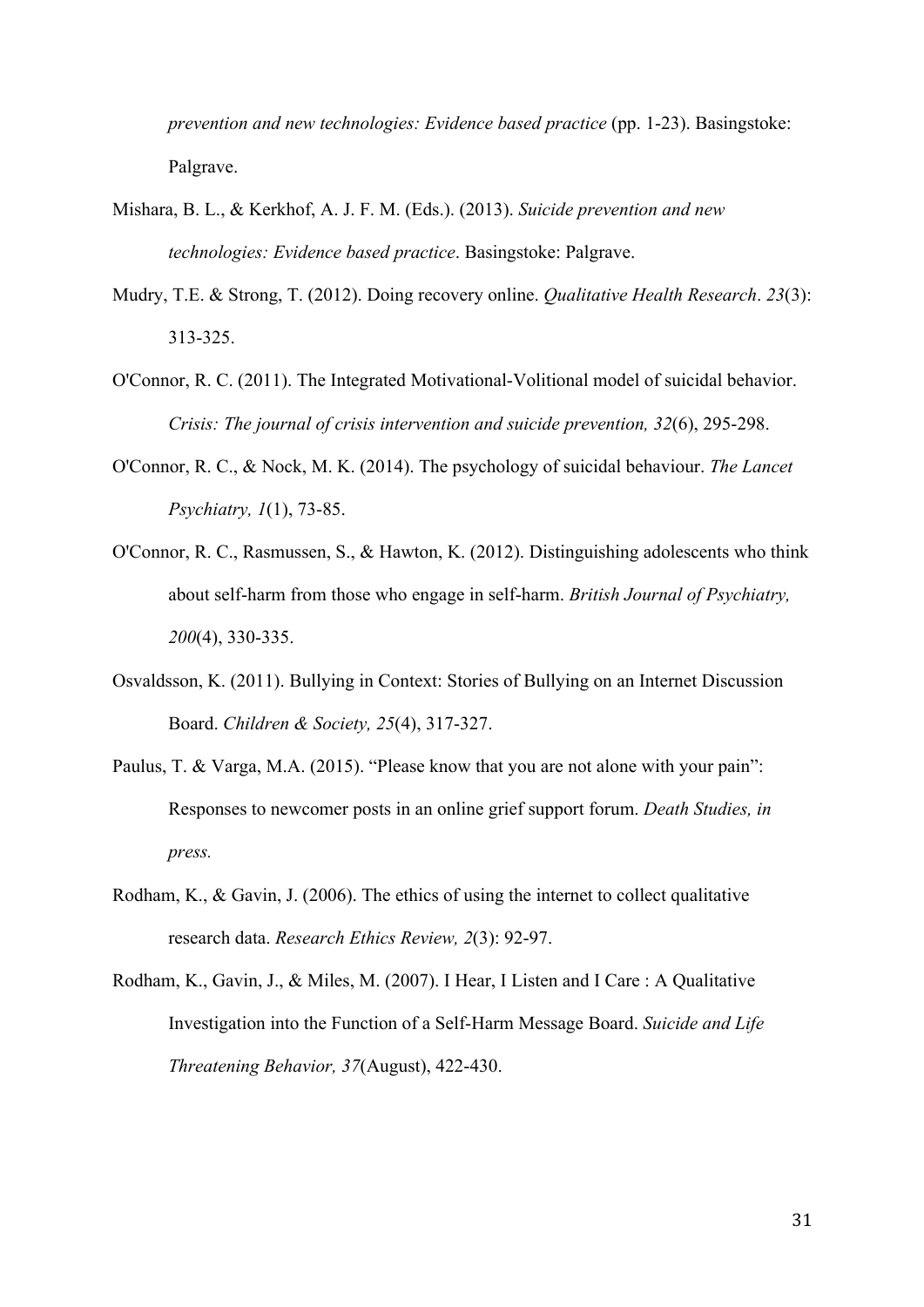- Smithson, J., Sharkey, S., Hewis, E., Jones, R., Emmens, T., Ford, T., et al. (2011a). Problem presentation and responses on an online forum for young people who self-harm. *Discourse Studies, 13*(4), 487-501.
- Smithson, J., Sharkey, S., Hewis, E., Jones, R. B., Emmens, T., Ford, T., et al. (2011b). Membership and boundary maintenance on an online self-harm forum. *Qualitative Health Research, 21*(11), 1567-1575.
- Stommel, W., & Koole, T. (2010). The online support group as a community: A microanalysis of the interaction with a new member. *Discourse Studies, 12*(3): 357-378.
- Sueki, H., & Eichenberg, C. (2012). Suicide Bulletin Board Systems Comparison between Japan and Germany. *Death Studies,* 36(6): 565-580.
- Tam, J., Tang, W. S., & Fernando, D. J. S. (2007). The internet and suicide: A double-edged tool. *European Journal of Internal Medicine, 18*(6), 453-455.
- Thoër, C. (2013). Expressing, communicating and discussing suicide: Nature, effects and methods of interacting through online discussion platforms. In B. L. Mishara & A. J. F. M. Kerkhof (Eds.), *Suicide prevention and new technologies*. Basingstoke: Palgrave.
- Thom, K., Edwards, G., Nakarada-kordic, I., McKenna, B., Brien, A. O., & Nairn, R. (2011). Suicide online: Portrayal of website-related suicide by the New Zealand media. *New Media & Society*. *13*(8): 1355-1372.
- Van Spijker, B. A. J., Straten, A. V., & Kerkhof, A. J. F. M. (2014). The Effectiveness of a web-based self-help intervention to reduce suicidal thoughts : a randomised controlled trial. *Trials, 11*(1): 25.
- Varga, M. A., & Paulus, T. M. (2013). Grieving Online : Newcomers ' Constructions of Grief in an Online Support Group. *Death Studies, 38*(7): 443-449.